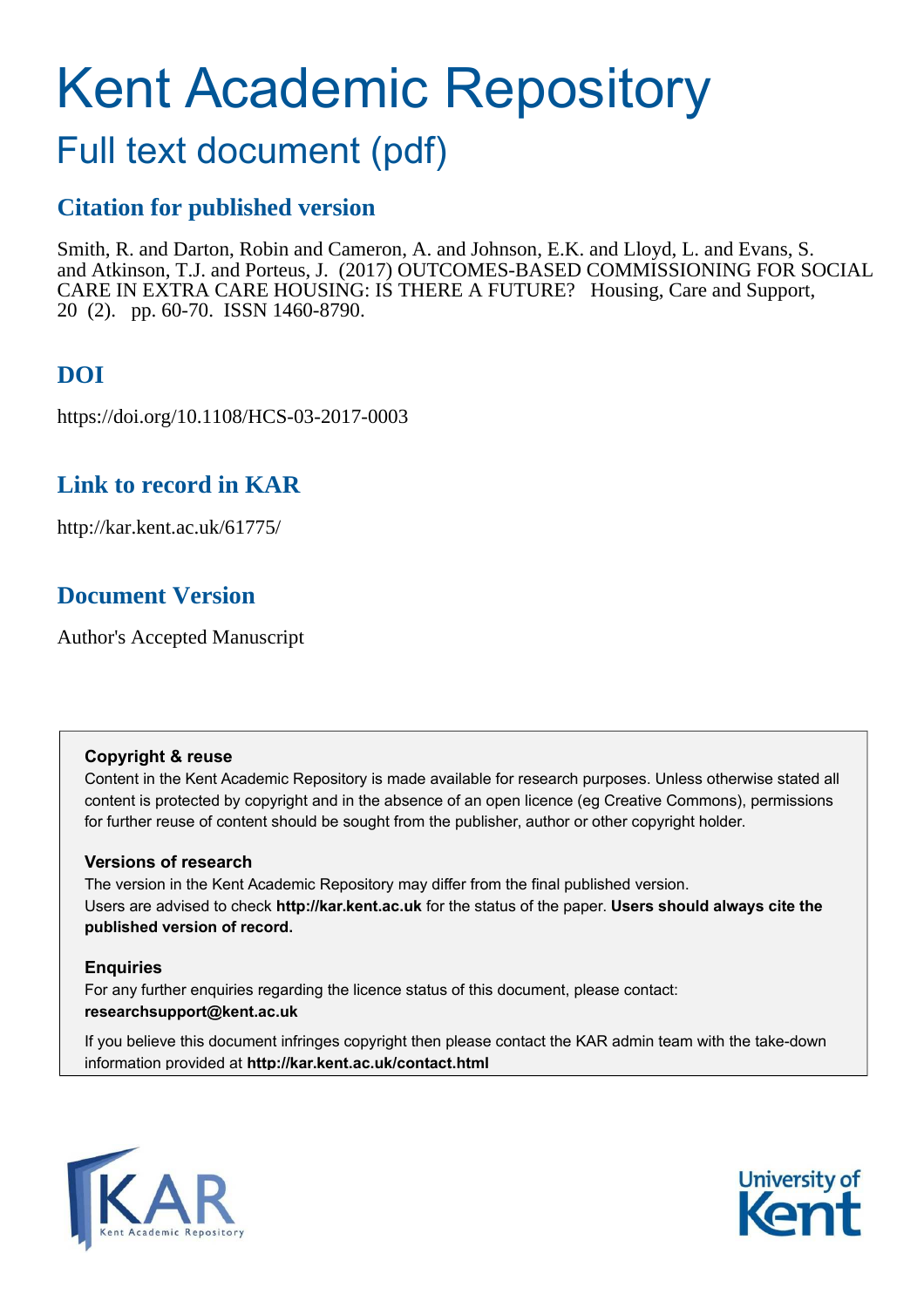## **OUTCOMES-BASED COMMISSIONING FOR SOCIAL CARE IN EXTRA CARE HOUSING: IS THERE A FUTURE?**

### **Authors: Smith, R, Darton, R, Cameron, A, Johnson, E.K, Lloyd, L, Evans, S, Atkinson, T.J, Porteus, J. Abstract:**

**Purpose:** This paper provides an overview of the process of commissioning adult social care services in England. It reflects the literature on commissioning at the strategic level followed by a section on operational or micro-commissioning. The rest of the paper focuses on the emergence of ideas about outcomes based commissioning(OBC)in the field of adult social care and ends with critical consideration of the effectiveness of OBC in adult social care as applied to support and care provided in extra care housing. **Design/methodology/approach:** The review of strategic and operational commissioning in adult social care in England(and Scotland in brief)is based on both policy documents and a review of the literature, as are the sources addressing outcomes based commissioning in adult social care particularly in extra care housing settings.

**Findings:** The core of this paper focuses on the challenges to the implementation of OBC in adult social care in the context of provision for residents in extra care housing. Of central importance are the impact of the squeeze on funding, increasing costs as a result of demographic change and the introduction of a national living wage plus the focus on the needs of service users through the idea of person-centred care and resistance to change on the part of adult social care staff and workers in other relevant settings. **Originality/value:** Addressing the implementation of OBC in adult social care in England in the context of extra care housing.

#### **Introduction**

This paper outlines the recent history of strategic and operational commissioning in England followed by a section on outcomes-based commissioning and its relevance for the planning and delivery of care and support to residents in extra care housing.

#### **An overview of a changing world**

As experienced practitioners will be fully aware, there have over the last 25 years been dramatic changes to the role of commissioners of adult social care. Following the NHS and Community Care Act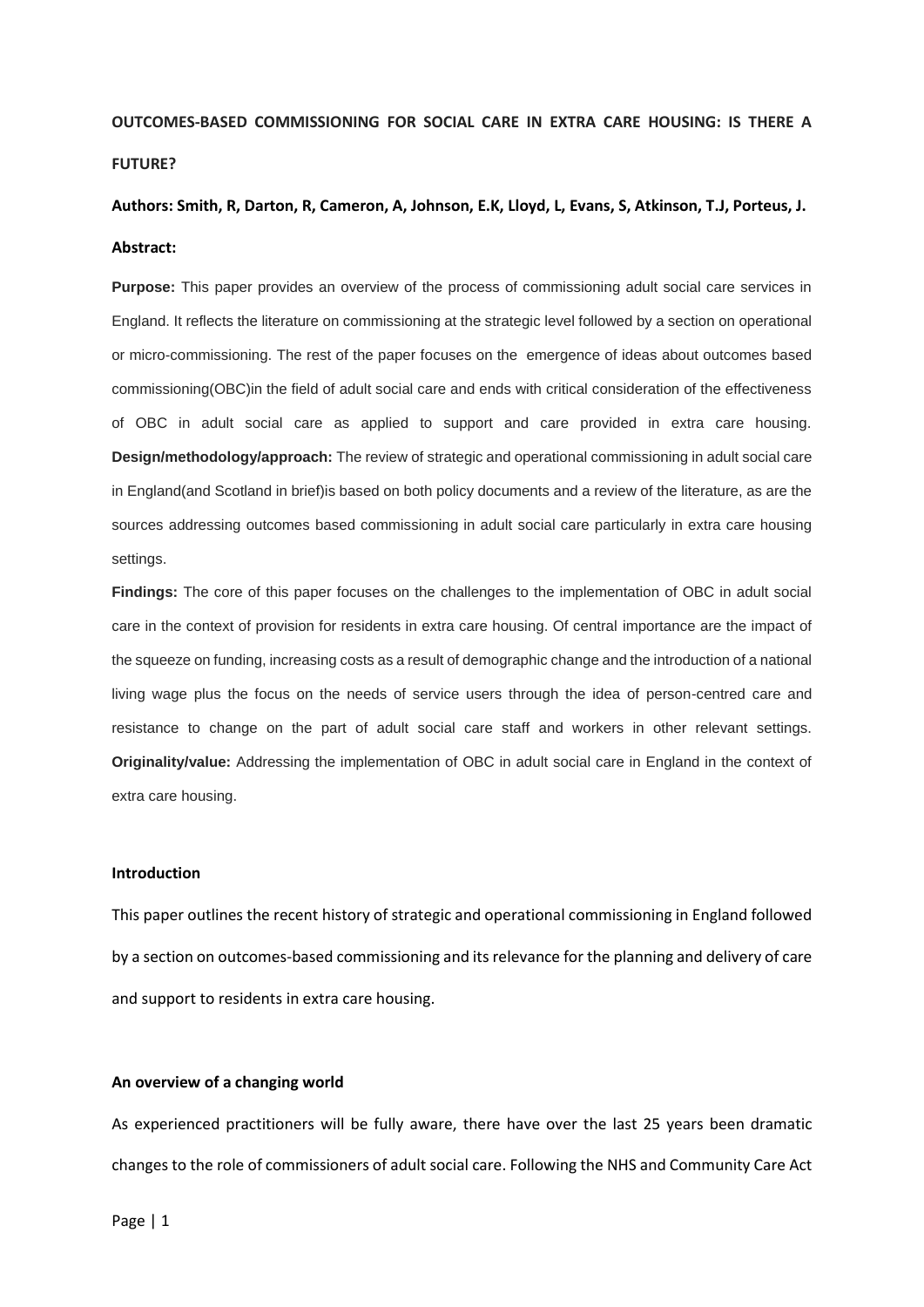1990, the development of the internal market and the purchaser/provider split led to a proliferation of providers from outside the state sector. The core function of local authority based commissioners for adult social care was to secure/procure contracts based on competitive tendering between care providers, a mixed economy of care. Block contracts were awarded where relevant services were delivered in an efficient and acceptable time frame. Emphasis was also placed on joint commissioning and pooling budgets between health and social care as a means for more effective and integrated service delivery.

In the closing years of the  $20<sup>th</sup>$  Century, the advent of a New Labour government with a modernisation strategy (Department of Health, 1998) resulted in further marketisation of service provision plus a demand for a better understanding of the local market for adult social care on the part of local authorities. In outlining the extent of commissioning activities, Fiona Richardson (2006) noted "the importance of meeting needs at a strategic level for whole groups of patients/service users and/or whole populations, which distinguishes commissioning from simply contracting for individual services" [\(www.cat.csip.org.uk/commissioningebook.p.2\)](http://www.cat.csip.org.uk/commissioningebook.p.2).

#### *Strategic Commissioning*

Strategic commissioning in its early stages focused on how information about local populations and other data sets could be used to provide an efficient service, using eligibility criteria for allocating the resources available. "Managing the market to ensure the right mix and pattern of services to meet statutory guidelines and local objectives within the resources available is the holy grail of commissioners"(Richardson, 2006, p.2). The Institute of Public Care at Oxford Brookes University produced a framework for commissioning based on four elements (analyse the what, plan the how, do the transformation, review the results) (Richardson, 2006, p.4). The activities listed under the four headings did not prioritise the voice of the (potential) service user, even though personalisation became a mainstream policy in 2007(Department of Health, 2014, p.42). This tension between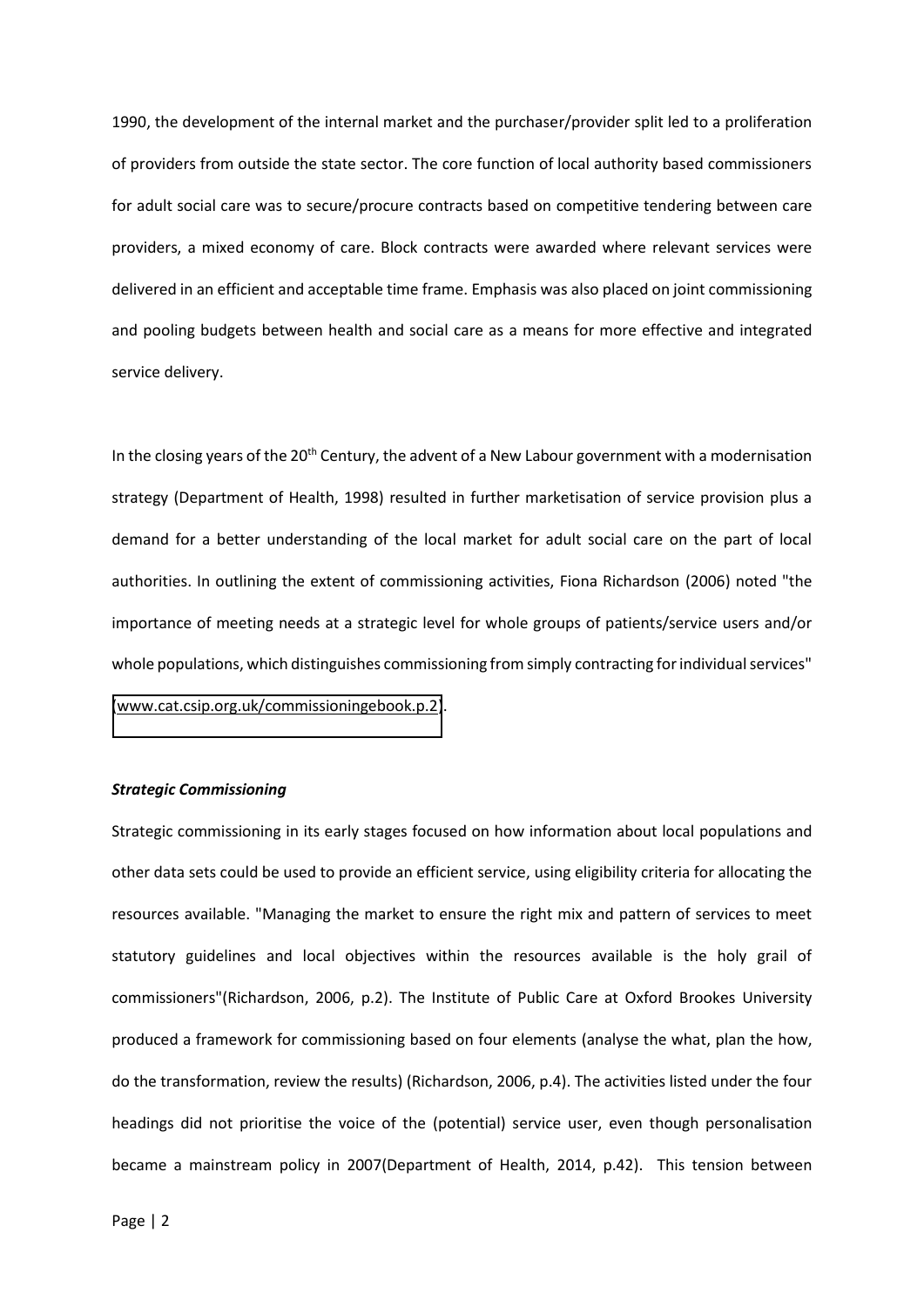organisational priorities and the wants and needs of service users and carers recurs in the pages of this paper, as do the problems of integrating housing, health and social care addressed in policy documents in the early years of the 21<sup>st</sup> century (Department of Health, 2004; Department for Communities and Local Government/Department of Health/Department for Work and Pensions, 2008), problems which are yet to be resolved (National Audit Office, 2017; House of Commons Communities and Local Government Committee, 2017).

The global financial crisis that emerged towards the end of the UK's New Labour administration was addressed by the successor Conservative-Liberal Democrat coalition government in the form of an overriding ideological commitment to reducing the role of the state, in part by eliminating the budget deficit (Clarke and Newman, 2012), including major reductions in central government funding for local authorities, where adult social care was one of the core services affected. In response to the financial pressures, local authorities (as well as other agencies) were required to do "more with less", to use scarce resources more effectively and to identify other ways of providing services to those eligible for state support.

Strategic commissioning, therefore, became a more complex operation as sources of data had to reflect the variety of the wishes of service users (supported or self-funded), be they the increasing numbers of frail older people, people with physical or learning disabilities, people with mental health problems or people needing other kinds of care and support, such as refugees. Existing data sets such as Joint Strategic Needs Assessments needed to be supplemented to support commissioning plans and the implications for service providers were profound. "High quality commissioning and high quality work force commissioning focuses on citizenship, health and wellbeing, achieving good outcomes with people and using evidence, local knowledge, skills and resources to best effect". (Skills for Care, 2015, p.3). At the same time, the call to do "more with less" was linked to longstanding debates about the practical effectiveness or otherwise of joint commissioning (Means and Smith,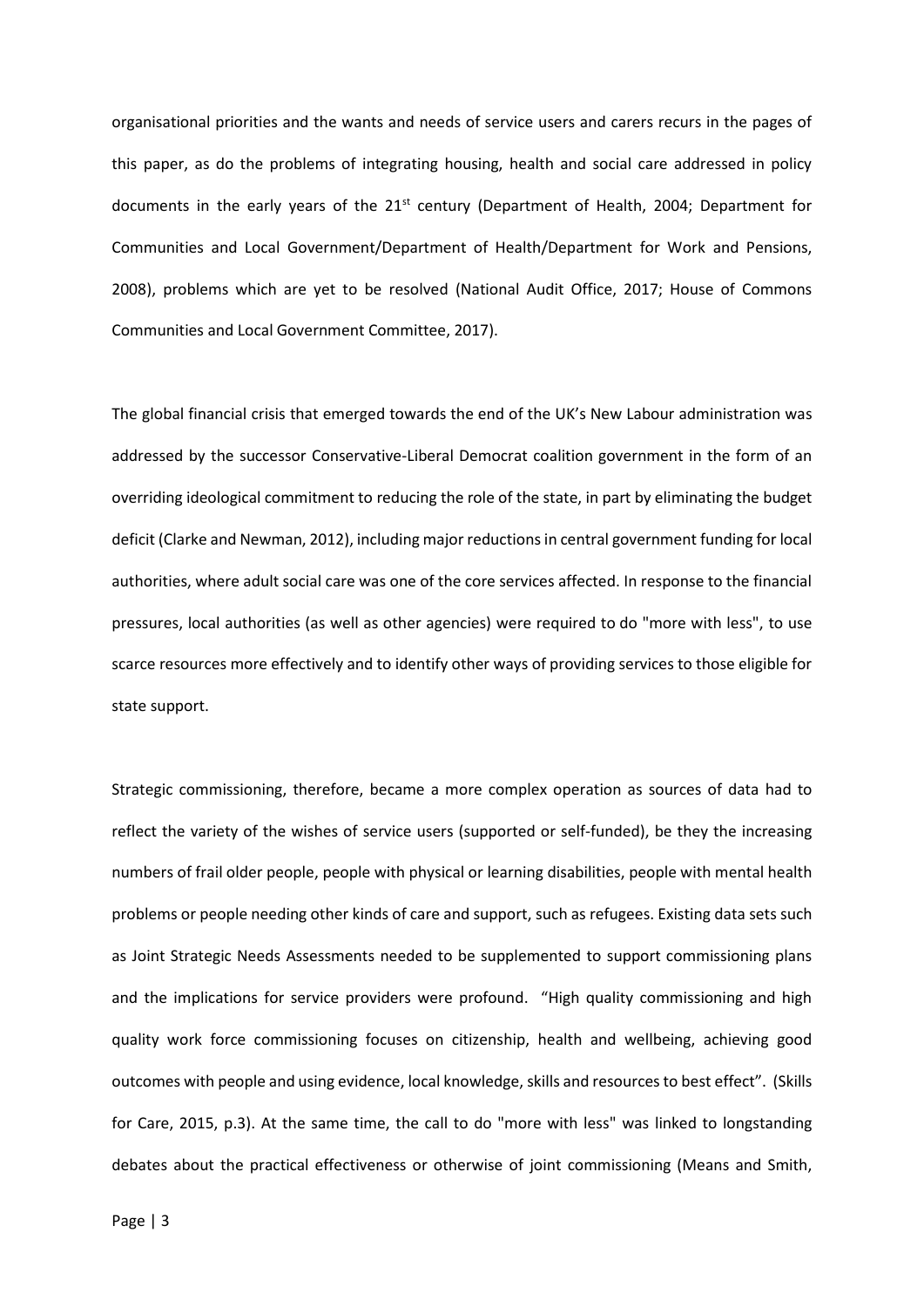1994) or integration of health and social care (Cameron and Lart, 2003). The requirement for joint strategic commissioning through the newly created Health and Wellbeing Boards in April 2013 added to the complexity.

The Care Act 2014 is intended to facilitate wider reform of care and support by making more efficient use of resources, requiring local authorities to promote wellbeing (including the suitability of living accommodation), improve preventative services, enhance effective information and advice services, develop better support for carers and promote integrated care and co-production, all in the context of outcomes focused care and support. "The focus of high quality commissioning is on local people, health and wellbeing, achieving good outcomes with people using evidence, local knowledge, skills and resources to best effect" (Local Government Association et al, 2015). Statutory guidance on the implementation of the Care Act measures, first published in June 2014, referred to housing being "a crucial health-related service which is to be integrated with care and support and health services to promote the wellbeing of adults and carers" (Department of Health, 2014, para.15.50). Revised editions have appeared regularly in subsequent years, reflecting initiatives such as the transfer of funds from the NHS to local authorities through the Better Care Fund, the postponement of social care funding reforms until 2020 and the announcement in the November 2015 Spending Review of a new power for local authorities to add a 2% precept to council tax to provide extra funding for adult social care. The importance of investing in a good quality workforce by enhancing the skills of care managers and social workers as well as commissioners formed part of the strategy to improve the overall process of commissioning, delivering and monitoring services (www.skillsforcare.org.uk/Standardslegislation/Care-Act/Care-Act/aspx).

#### *Operational Commissioning*

In parallel with the development of strategic commissioning, another issue was the planning and delivery of personalised services based on the wants or needs of (potential) service users. This was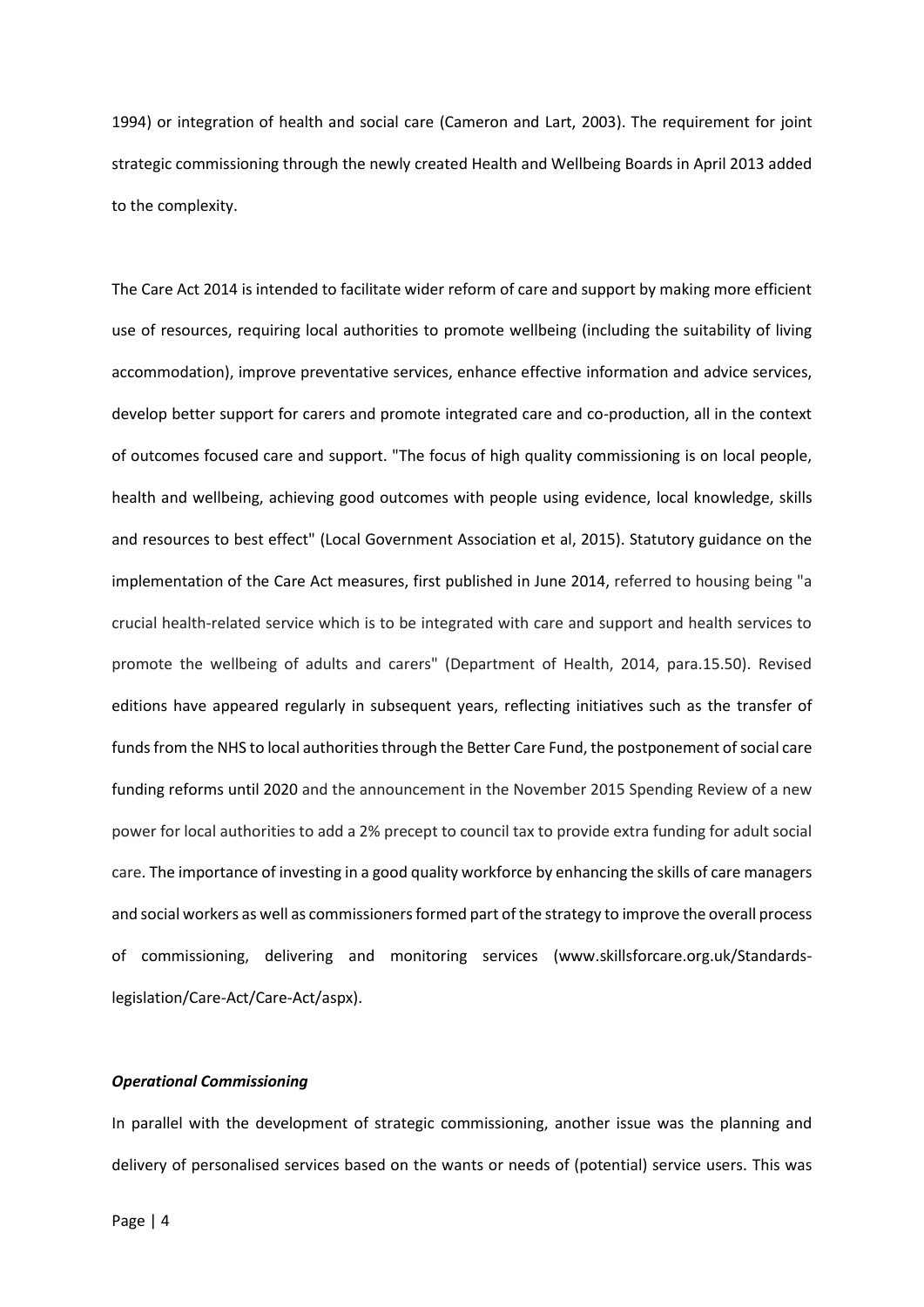characterised as operational or micro-commissioning. At the same time, in the 1990s, the voice of the user of adult social care services was beginning to be heard more clearly, led by the demands of physically disabled people for greater control over their own lives. In the mid-1990s direct payments to disabled people were introduced and eligibility was later extended to frail older people. In 2006, Richardson, in her introduction to the commissioning ebook, indicated that developing a care package to meet the needs of an individual service user could be referred to as "micro-commissioning or care management"(p.2). More emphasis was placed on the voice of the service user through direct payments and individual budgets in a 2005 Green Paper, 'Independence, Wellbeing and Choice' (Department of Health, 2005). "In future, commissioning will need to be done with service users as opposed to for users" (Richardson, 2006, p.9).

In March 2011 the first Adult Social Care Outcomes Framework (ASCOF) was launched by the Department of Health, co-produced with the Association of Directors of Social Services and the Local Government Association. This key tool was intended to transform care and support from simply delivering services to a commissioning strategy that should start from an outcomes perspective. What was it that (potential) service users wanted from adult social care? The discourse of personalisation, person-centred care, even personal budgets became dominant (Lewis and Sanderson, 2012), accompanied by recognition that unpaid, informal carers should be better supported to reduce demand on care services on the part of those eligible for support. This eligibility itself tended to become confined to people with substantial or critical needs, thereby ignoring the preventative component of early intervention.

Beyond the rhetoric, models of outcomes-based commissioning at both the strategic and operational levels have been produced and case studies of local initiatives have been published (Lucas and Carr-West, 2012; Lucas and Suherman, 2014; Bolton, 2015; Local Government Association et al., 2015; Local Government Information Unit, 2016). New sets of skills and new kinds of leadership are required. With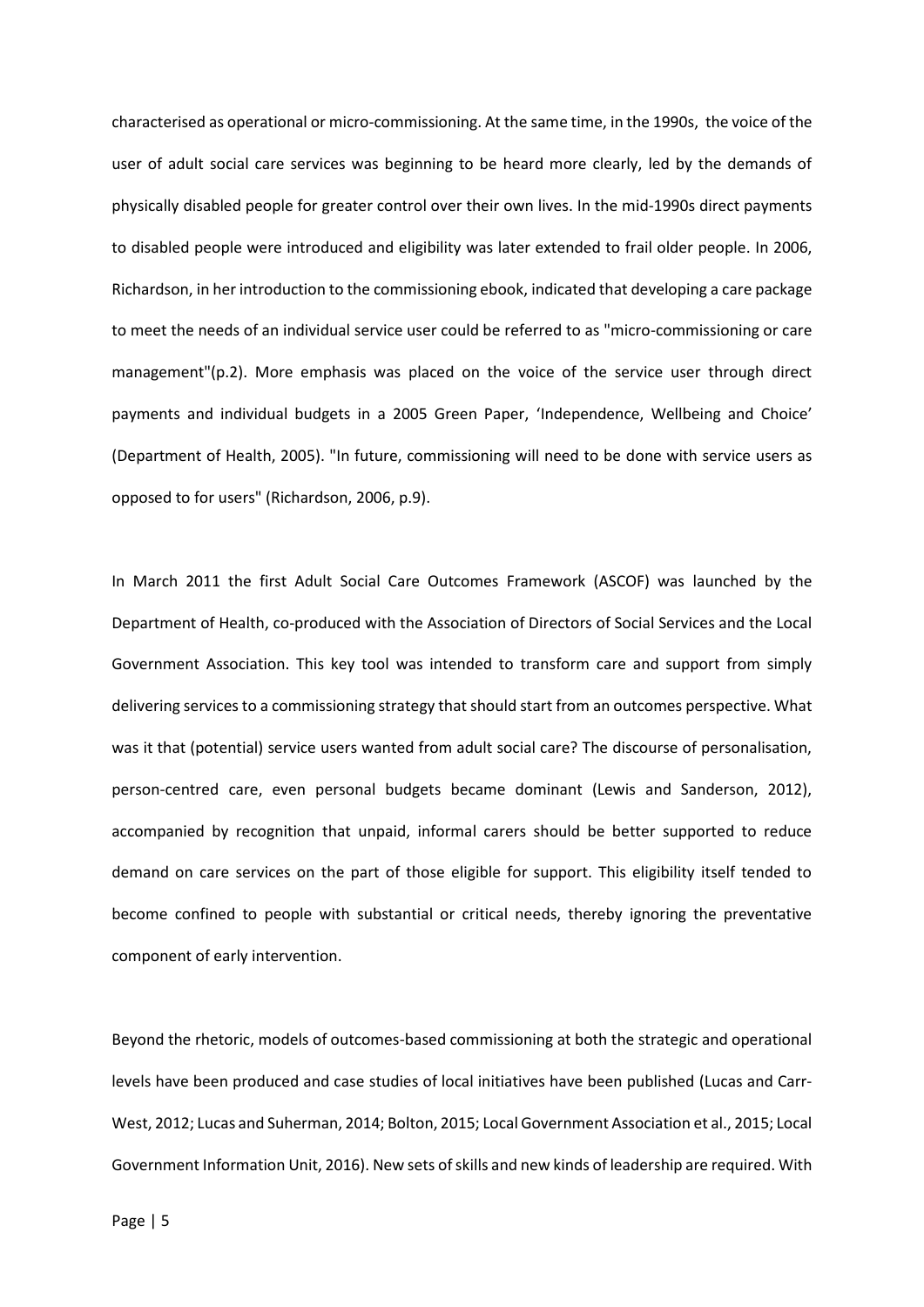the further cuts to local government spending announced for 2016-2020, the picture appears to become more bleak, if we are to believe recent commentaries from interested parties.

In October 2016 the Care Quality Commission (CQC), in its annual state of health and adult social care in England, commented that "the evidence suggests we may be approaching a tipping point" (CQC, 2016, p.4), a sentiment echoed in the 2016 Budget Survey by the Association of Directors of Social Services (ADASS, 2016, p.22). In November 2016 the Local Government Association (LGA) reported that "the situation is now critical and it is no exaggeration to say that our care and support system is in crisis" (LGA, 2016, p.4). Again, in November 2016 the Nuffield Trust, The Health Foundation and The King's Fund jointly issued a statement on health and social care shortly before the government's financial statement. It emphasised that "the urgent priority for the Autumn Statement is to address the critical state of social care" (Nuffield Trust et al., 2016, p.1). The statement by the Chancellor of the Exchequer on 23 November 2016 made no mention of social care, though a small scale funding package was announced by the government towards the end of the year and the Chancellor's March 2017 budget [\(www.gov.uk/government/publications/spring-budget-2017-documents/spring-budget-2017\)](http://www.gov.uk/government/publications/spring-budget-2017-documents/spring-budget-2017) announced £2 billion of extra funding for social care over the following three years (subsequently changed to £3 billion over the following two years). Meanwhile, a major policy review by the Cabinet Office of social care funding, delivery and integration was announced in January 2017 focusing on medium and long term change, including the commissioning of services.

#### **Outcomes-Based Commissioning and Social Care: Rhetoric vs. Reality**

Early references at national level to a non-process-focused outcomes-based approach in social care can be found in the "modernising" documents produced by the New Labour government, summarised in the 2005 Green Paper. "We propose clear outcomes for social care derived from what people tell us they want". (Department of Health, 2005, p.10). In part, this Command Paper reflected the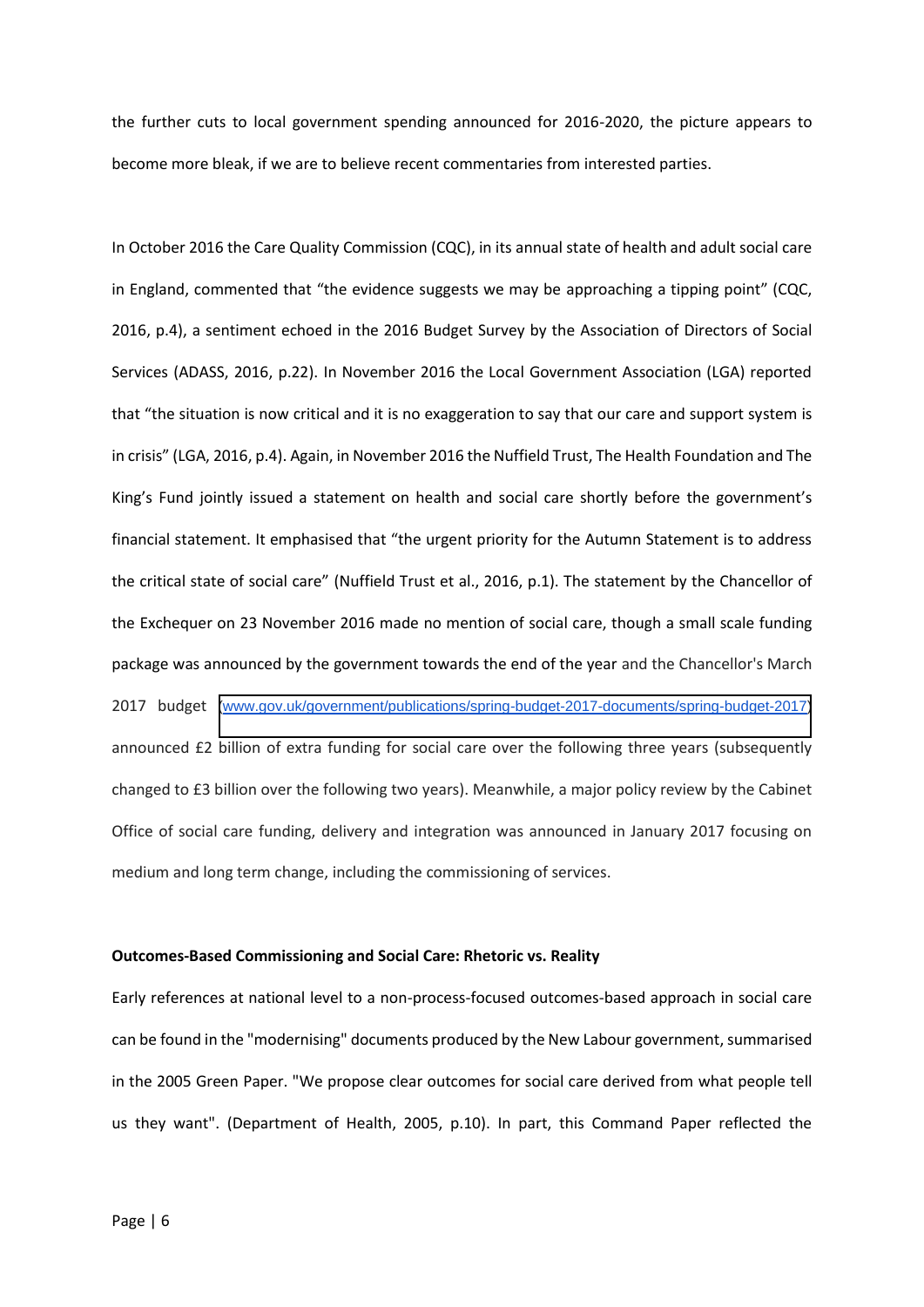extensive work of the Social Policy Research Unit (SPRU) at the University of York on outcomes in social care practice (Qureshi et al, 1998; Qureshi, 1999; Qureshi, 2001; Nicholas et al, 2004).

Another overview of developing ideas about an outcomes based approach appeared in 2005 (Sawyer, 2005) noting that, at this early stage, no systematic analysis of outcomes-based initiatives had been undertaken. The Commissioning ebook was published by the Care Services Improvement Partnership (CSIP) in 2006 and in Chapter 9 Andrew Kerslake listed some potential benefits of an outcomes-based approach. According to Kerslake, if fully adopted, it should mean a better service for the user, good provider-commissioner relationships, better understanding of which practices best lead to desired outcomes, unambiguous focus on the purpose of the initiative at both the broad and individual levels and an overall positive motivating effect of an outcomes-based focus.

In 2006, the Social Care Institute for Excellence (SCIE) published an evidence-based paper on outcomes-focused services for older people (Glendinning et al, 2006) which both drew on the studies undertaken at SPRU and elsewhere over the previous decade, used the results of a postal survey of outcomes-focused services (mainly recent developments in local authority social services departments) and six case studies "where outcomes-focused approaches were well established" (op.cit., p.x). Overall, from the postal survey it was too early to judge success or failure. From the case studies, it was concluded that outcomes based approaches were aided by reference to outcomes in national publications such as the 2005 Green Paper on adult social care cited above, by local leadership and regular staff training, by local partnerships with bodies beyond the remit of social care and by investment in outcomes when developing new services such as intermediate care. Factors thought to be blocking outcomes-based commissioning included the Single Assessment Process, traditional performance indicators, resource limitations, user and carer reservations and reluctance to embrace innovation on the part of staff at all levels.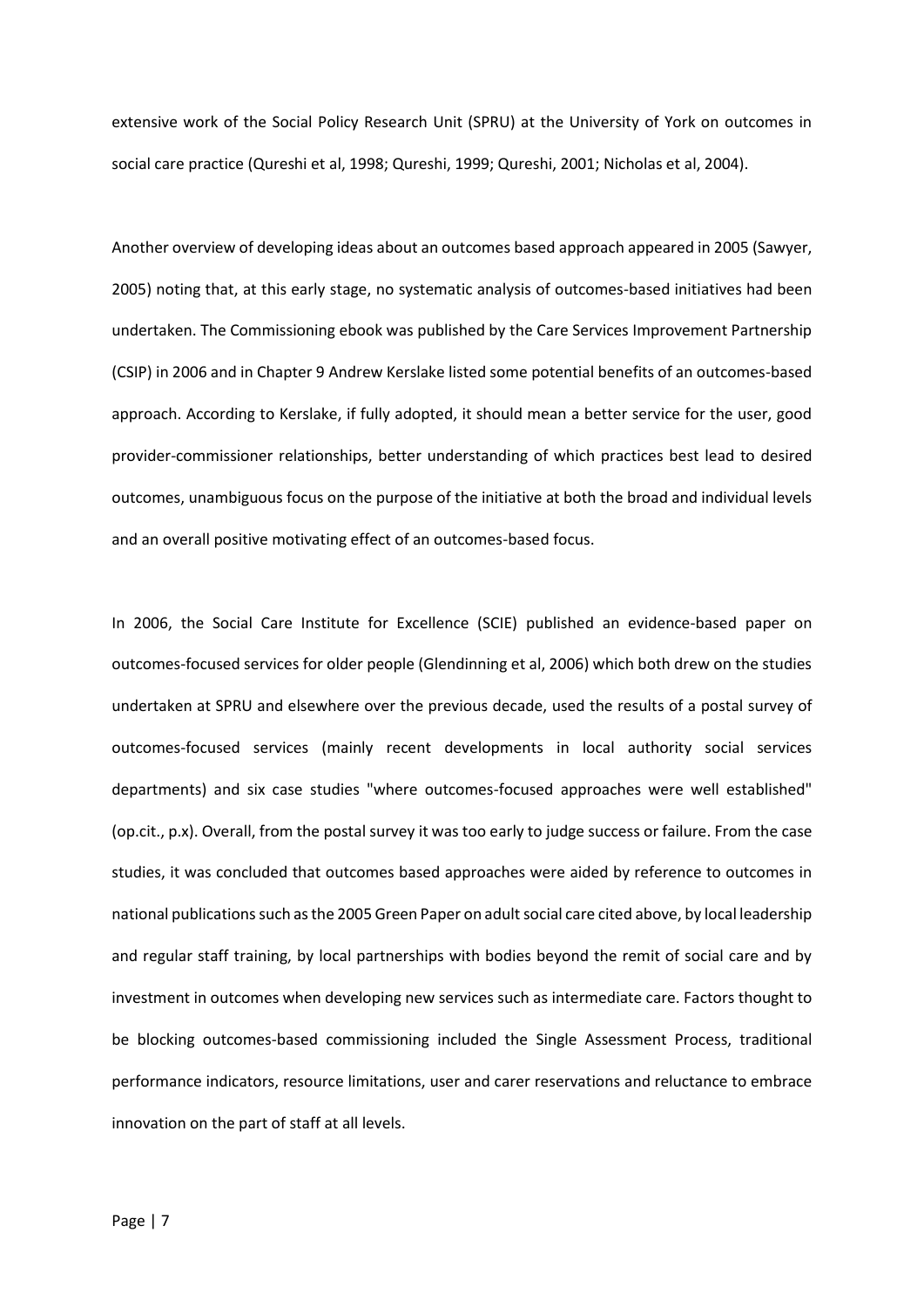Think Local, Act Personal (an organisation committed to personalisation, user-led and communitybased support) also contributed to thinking about the transformation of care and support through an outcomes-based approach. Slasberg (2009) recognised the benefits of a successful transition but noted that the process was full of challenges and difficulties, not least for the social care workforce and back office functions like legal and financial services. Other authors hold similar views (Glendinning et al, 2008; Cairncross, 2009; Institute of Public Care, 2009). By the end of the first decade in the 21st century and in the midst of a major recession, much had been written but real progress had been modest. Rigorous evaluation was needed to understand the long term consequences of a sustained move to an outcomes based approach (Kneale, 2011).

Moving to more recent times, commentaries on outcomes-based commissioning (OBC) vary from sceptical academic arguments (Bovaird and Davies,2011; Bovaird et al. 2014; Billings and de Weger, 2015) to enthusiastic proponents of a strategy, such as the Mears Group<sup>1</sup> in relation to domiciliary care. What both sides have in common is a recognition that describing a desirable state of affairs is far from being the same as delivering OBC, not least in terms of the cost implications of moving from a traditional "task and time" approach to an outcomes based system, where the onus is on the provider to take the risk rather than the commissioner of services. This has, at times, led to an unwillingness to bid for contracts or to reports of financial difficulties faced by providers. Proponents of OBC also note that there is no "one size fits all" model of service delivery to follow in developing an outcomes based approach (Sawyer, 2005). This is made very clear in the nine case studies on social care in the 2012 report by the Local Government Information Unit and the Mears Group (Lucas and Carr-West, 2012). This report also noted that from an initial survey of local government officers and elected members over 90% were paying providers "according to the time they spend with a service user rather than outcomes" (op.cit., p.2).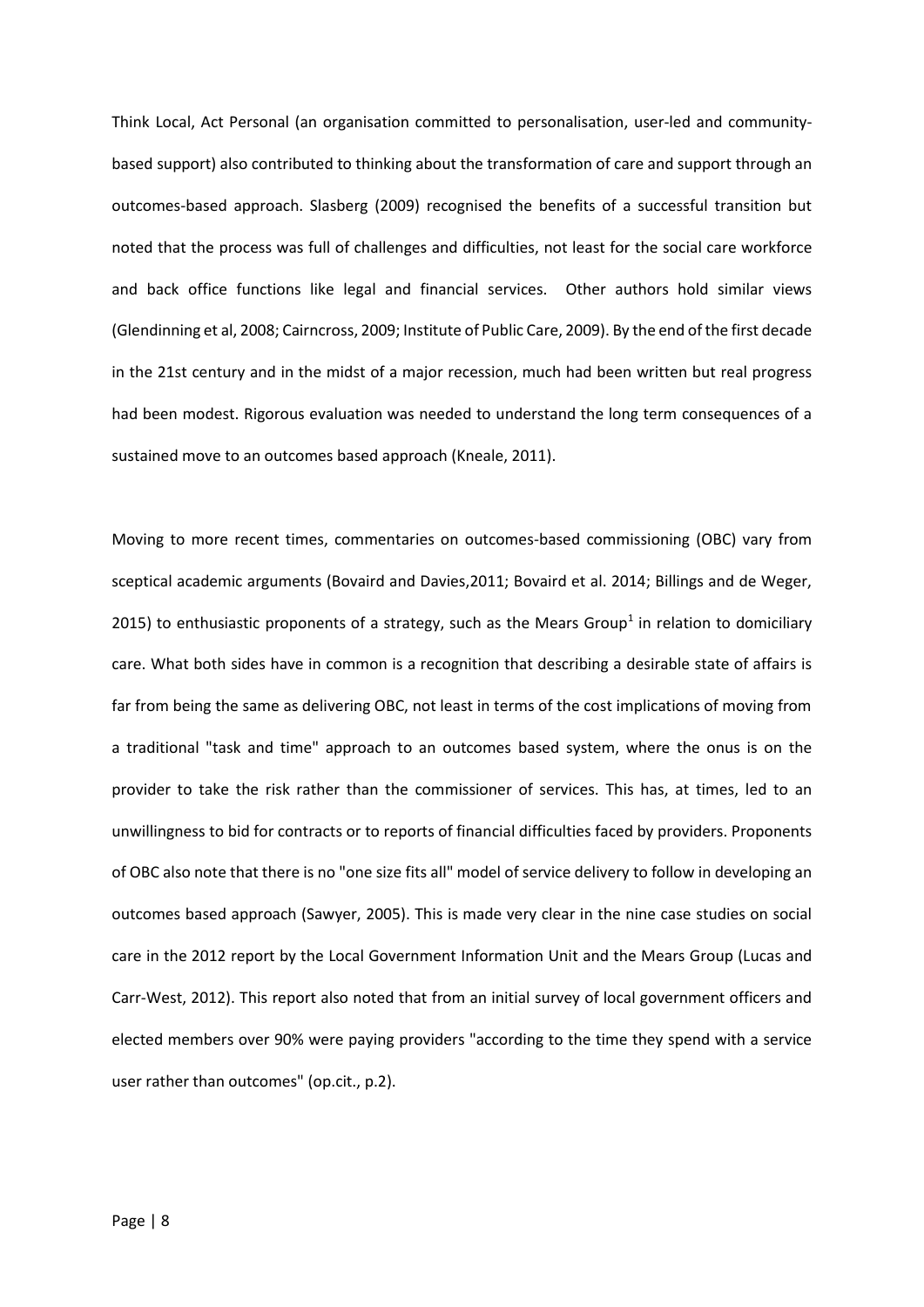In the field of adult social care, the desired outcomes of OBC at the population level are said to be reduced hospital admissions, falls prevention and maintaining/enhancing independence, all seen to be outcomes also desired by individuals (Glendinning et al, 2008), as well as reducing pressures on the public purse. An attempt to provide guidance on outcome measures that reflected these concerns appeared in March 2011 with the publication by the Department of Health of the Adult Social Care Outcomes Framework (ASCOF) co-produced with local government. As noted earlier, the aim was to make ASCOF useful (i) for local people to check on how services were or were not improving, (ii) for local councils to improve standards of care. It was described as a "key tool to track progress locally and nationally towards the transformation of care and support" (Department of Health, 2012, p.2). An outcomes based approach was reinforced by the Care Act 2014 which placed new duties on local authorities to shape the market for adult social care in a way to diversify the range of care and to support providers and products available to those in need of care or support (Department of Health, 2014, pp.41-42, 47-48).

A widely quoted success story in the application of OBC is provided by Wiltshire County Council through its Help to Live at Home (H2LAH) scheme. In brief, "paying care providers by the results they deliver against agreed outcomes can decrease longer-term costs while improving people's quality of life" (Local Government Association, nd, 2014?). It could also improve the pay and working conditions of care workers, not least by replacing hourly pay rates with a salary. Older people needing support are given a person-centred assessment focusing on outcomes that "leave them able to live well with less care" (op.cit., pp.1-2). This assessment by Customer Care Co-ordinators, who are not qualified social workers, is followed up by a care plan covering how to achieve the outcomes specified, how long it should take and the cost of the plan. Frequent reviews indicate whether the provider should continue to be paid in full. Of great importance was the reduction in the number of contracts. 90 separate contracts worth £14 million were reduced to eight outcomes-based contracts with four providers, worth £11 million. Problems in implementing this new approach included the challenge of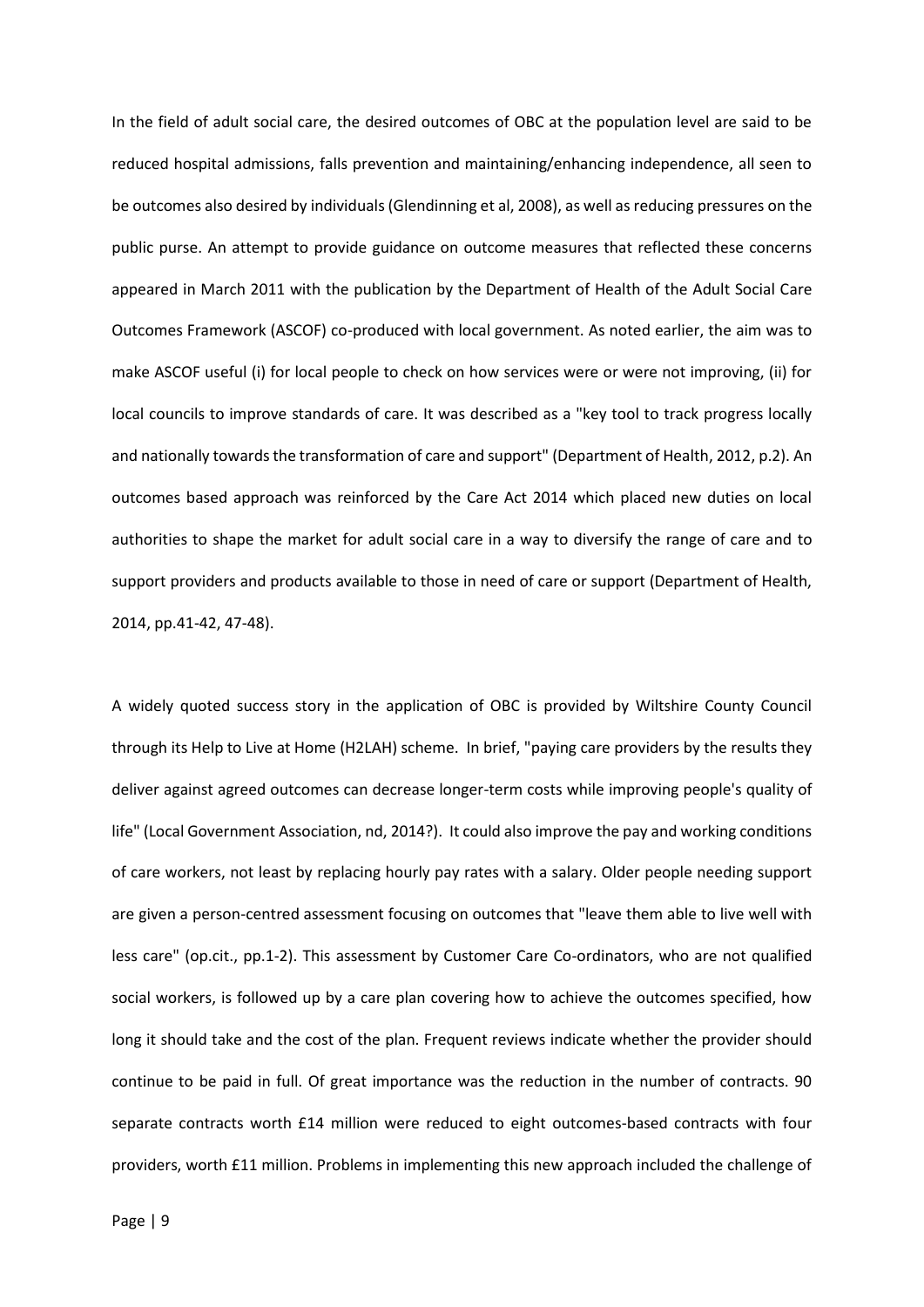recruiting capable care workers and moving from hourly pay to a salary based system. High initial as well as the running costs of assessment and monitoring at a time of reducing resources could create problems for other local authorities.

This case study was one of a small number of examples of OBC in English local authorities featured in an overview of OBC for social care published in 2015 (Bolton, 2015; see also Bolton, 2012). In his introduction to the 2015 report, Bolton commented that there were "limited studies to this approach which has only emerged in the last five years" (op.cit.,p.1) and with respect to Wiltshire he reported that "the service found it difficult to explain the changes to their customers" (op.cit.,p.12). However, in contrast to earlier inspections in 2014 (Millett, 2014), the Care Quality Commission found in 2016 that the service provider, the Mears Group, were delivering a good service. The inspection concluded that "the Help to Live at Home service was safe, effective, caring, responsive and well led" (Mears Group, 2016).

In 2015, a Department of Health funded enquiry into how to commission for better outcomes in adult social care was published by the Local Government Association (2015) in association with the Department of Health, the University of Birmingham, the Association of Directors of Social Services and the national partnership, Think Local, Act Personal. Nine standards were identified "to achieve improved outcomes for adults using social care, their carers, families and communities" (op.cit., p.5). These nine standards were grouped into three domains but "all elements need to be in place to achieve person-centred and outcomes-focused commissioning" (op.cit., p.7). Like earlier documents, the domains and standards espouse particular values, but, in this case, rather than just describing particular examples of OBC, the document focuses on (i) key strategic documents available at the local level, (ii) how to obtain opinions from frontline staff/service users/carers/local community interests and (iii) how to monitor and evaluate.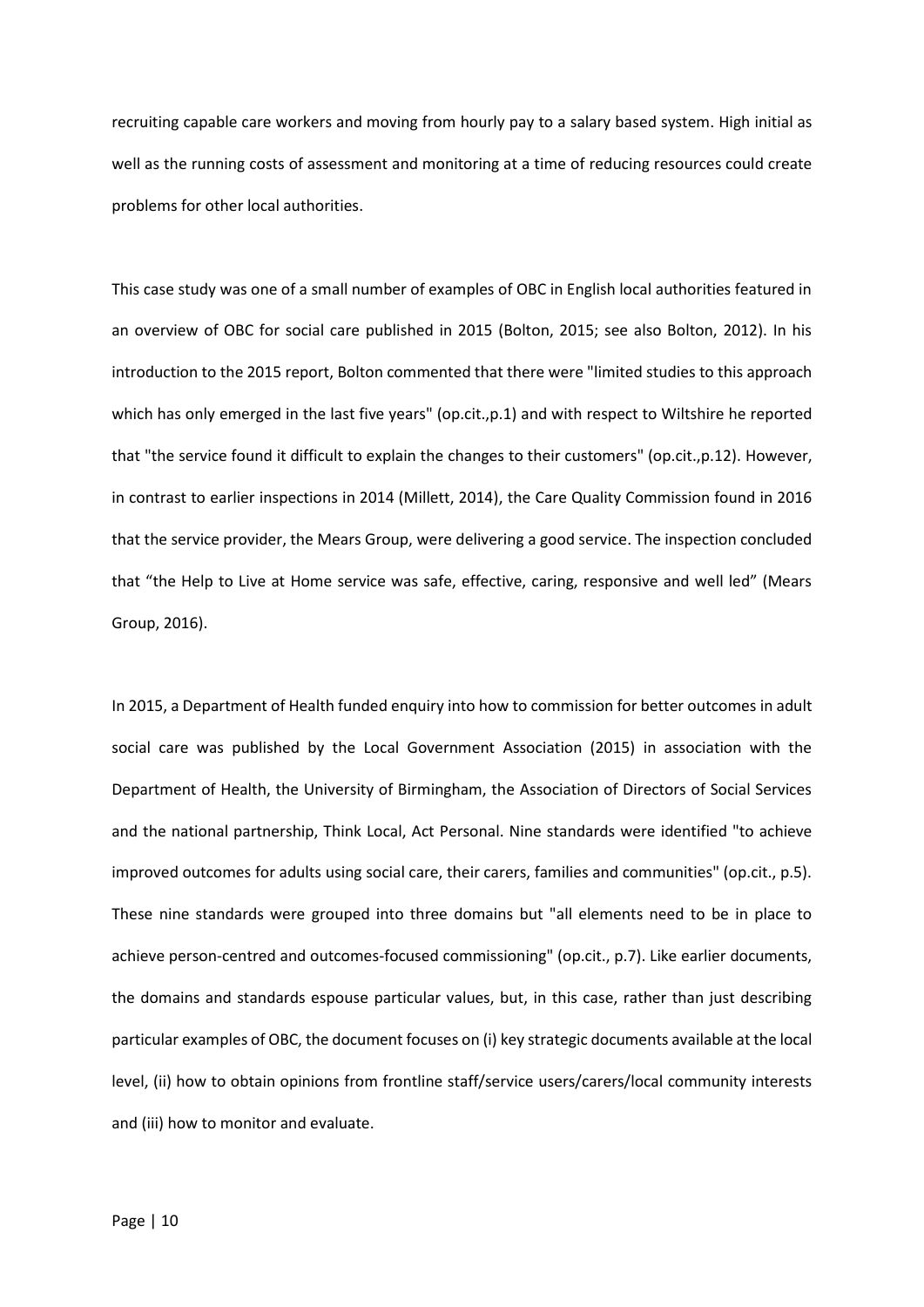What changes might lead more local authorities to embrace OBC in adult social care and encourage providers to be less reluctant? One possibility is the training of staff from local government who have featured prominently in programmes run by the UK government's Commissioning Academy established in 2013 and now outsourced to a single provider, the Public Service Transformation Academy. Secondly, apart from the training of staff, commissioning between housing, care and health could be another mechanism by which to underpin OBC. As well as joint commissioning, developing integrated services to further OBC could also include joint funding, pooled budgets, lead commissioning and collaborative commissioning (Department of Health, 2014, p.56). Thirdly, the Department of Health could act on the recommendation from the National Audit Office (2016) that it should "improve the evidence on, and understanding of, the relationship between the different ways to commission personalised services for users, and improvements in user outcomes" (op.cit., p.12). Fourthly, at the local level, support for collaborative training for care workers, better pay structures and strategies for career development could be embedded in a radical move towards OBC. Finally, local politicians could be encouraged to use the experience based on their ward surgeries to learn more about the views and priorities of their constituents to add weight to the argument for OBC (Local Government Association, 2012, p.3).

#### **Outcomes-Based Commissioning of Social Care in Extra Care Housing**

To achieve OBC in the context of extra care housing a different approach is needed on the part of a wide range of stakeholders in the field of adult social care (commissioners themselves, senior managers, social work professionals and care workers, service users, carers and supporters, including independent advocates). In respect of extra care housing, the range extends to developers, housing commissioners, housing managers and housing support workers as well as to primary and acute health administrators and professionals (GPs, public health doctors, nurses, therapists, pharmacists, disability experts). OBC is a subset of the broad category of strategic commissioning and another overlapping feature in this context is joint commissioning, traditionally between health and social care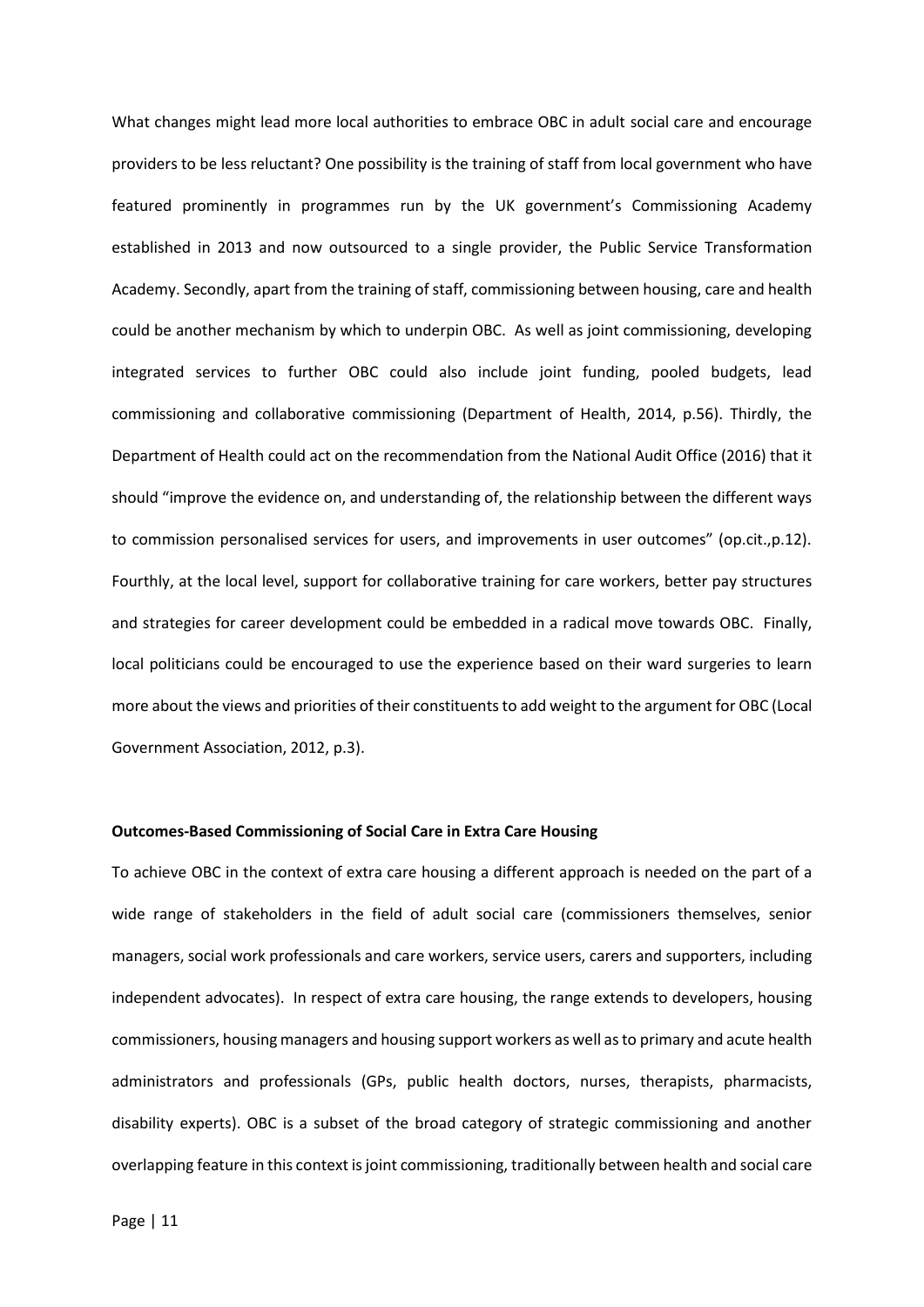and the delivery of better care and support at or closer to home. It is therefore increasingly the interface between housing and social care/health that is important. In mapping the field of commissioning, it should be noted that, as well as strategic commissioning, which in outcome terms focuses on the preferences of populations in particular localities, there is also micro-commissioning where an individual assessor/care worker aims to identify the priorities and needs as expressed by the (potential) service user and/or carer.

So where does that leave commissioners of adult social care in extra care housing settings? The core issue is that both housing and adult social care are intimately interrelated in this kind of setting, so care commissioners need to understand the worlds of housing commissioners and providers and vice versa (Department of Health, 2004). Integration between housing and social care has not had the kind of publicity or support that has occurred for health and social care. In a scoping review of the literature on housing and adult social care funded by the NIHR School for Social Care Research, Bligh et al (2015) noted that "housing and social care have often existed in separate silos with little overlap and some duplication"(p.i) and this was reflected in over a hundred articles, reports and other documents included in the review. One of the gaps in the evidence base was the alignment of housing with the integration of health and social care, a concern expressed by Pannell and Blood(2012)who were disappointed that they "could not find better quantitative data that covered housing, care and support holistically" (p.55). Bligh et al (2015) identified key gaps in relation to "the outcomes of prevention...independent living, integration and cost-effectiveness" (p.ii) but there was not a single specific reference to outcomes based commissioning in the review. However, The Housing and Learning Improvement Network (Housing LIN) has since produced useful technical briefs and viewpoints. One core document (Garwood, 2015), labelled a policy technical brief, offered a comprehensive review of policy changes affecting the commissioning and provision of care and support in housing with care.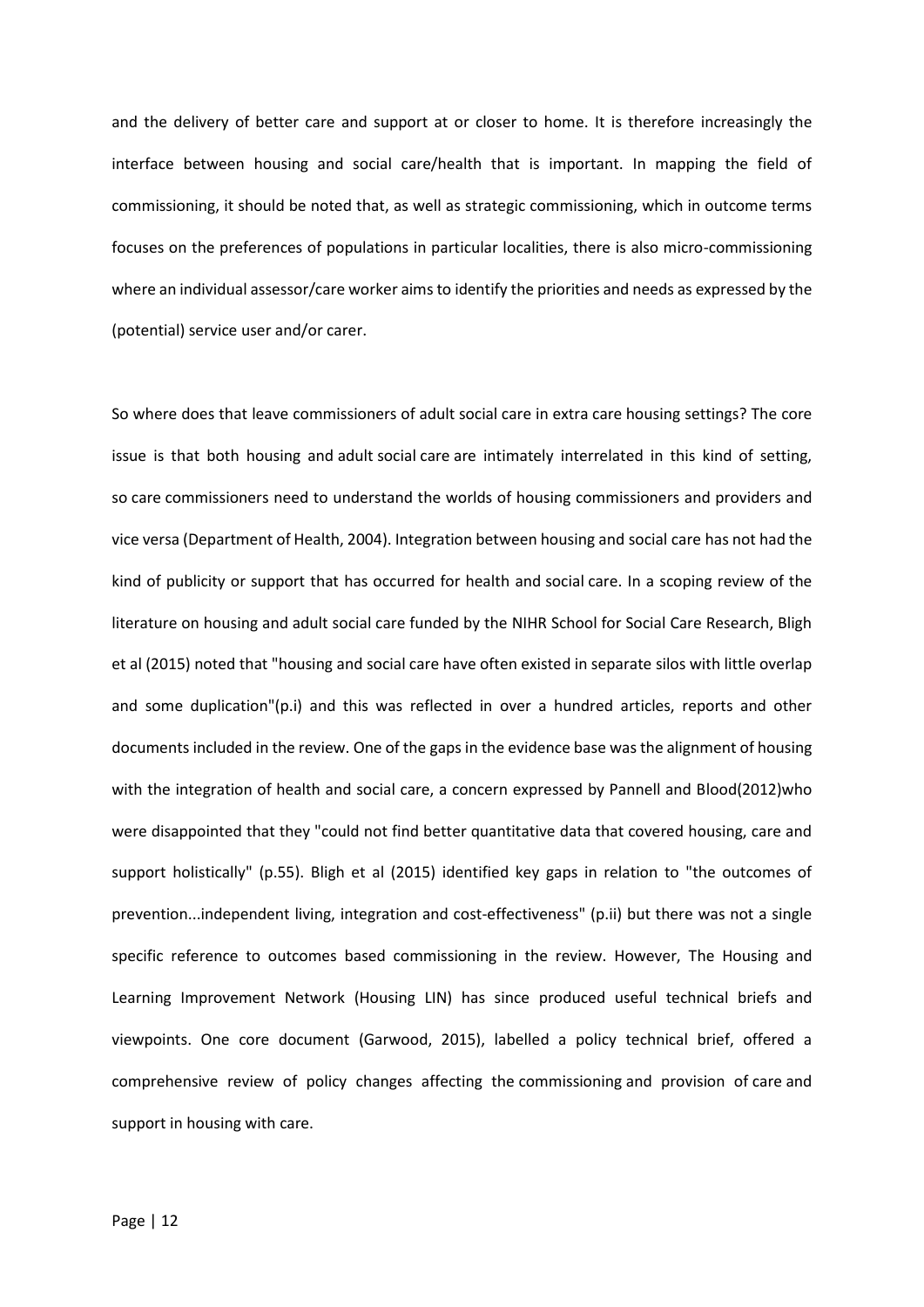As noted earlier, significant changes in the policy environment in recent years have required commissioners to develop new skills and new styles of leadership in a challenging financial context. Garwood briefly covers the role of the commissioner under the heading of "market shaping" in the light of the Care Act 2014. She notes the importance of focusing on outcomes, on understanding the business environment of care providers and recommends A Strategic Housing for Older People Analysis Tool (www.housinglin.org.uk/Topics/browse/HousingExtraCare/ExtraCareStrategy/SHOP/) for use in understanding future housing and care needs for, in this case, older people.

But what skills are required to do this? One experienced commissioner pointed to the commissioning cycle (the Institute of Public Care framework: analysis, plan; do, review). What are the needs in the locality? What is likely to make a difference? How to get that set up? How is it monitored? How is the evaluation used to inform the next cycle? (http://www.betterlivesleeds. wordpress.com/talking-heads/money-matters-with-mick-ward-head-of-commissioning-adult-socialcare). This is a useful framework but what is needed to implement such a strategy?

The work on outcomes-based commissioning (OBC) by the Mears Group with both individual local authorities and the Local Government Association was outlined in an earlier section of this paper (Lucas and Carr-West, 2012; Local Government Association et al,2015). How does it relate to OBC in the field of housing with care? What is known about the integration of housing and social care in local settings? Drawing on an overview of the limited amount of grey literature on housing and adult social care (Bligh et al, 2015), the broad picture is of recognition of the potential of focusing on outcomes in policy pronouncements on adult social care but little by way of actual outcomes in relation to ECH. Why might this be the case? The appearance of initiatives such as Integrated Care Pioneers (Local Government Association, 2016) and Integrated Care Commissioning (Local Government Association/NHS England, 2016) and the NHS Vanguards (where housing is scarcely mentioned) (NHS England, 2016) plus the requirement to offer to those service users who are eligible personal budgets/direct payments across the board tends to cut across the medium to long term objectives of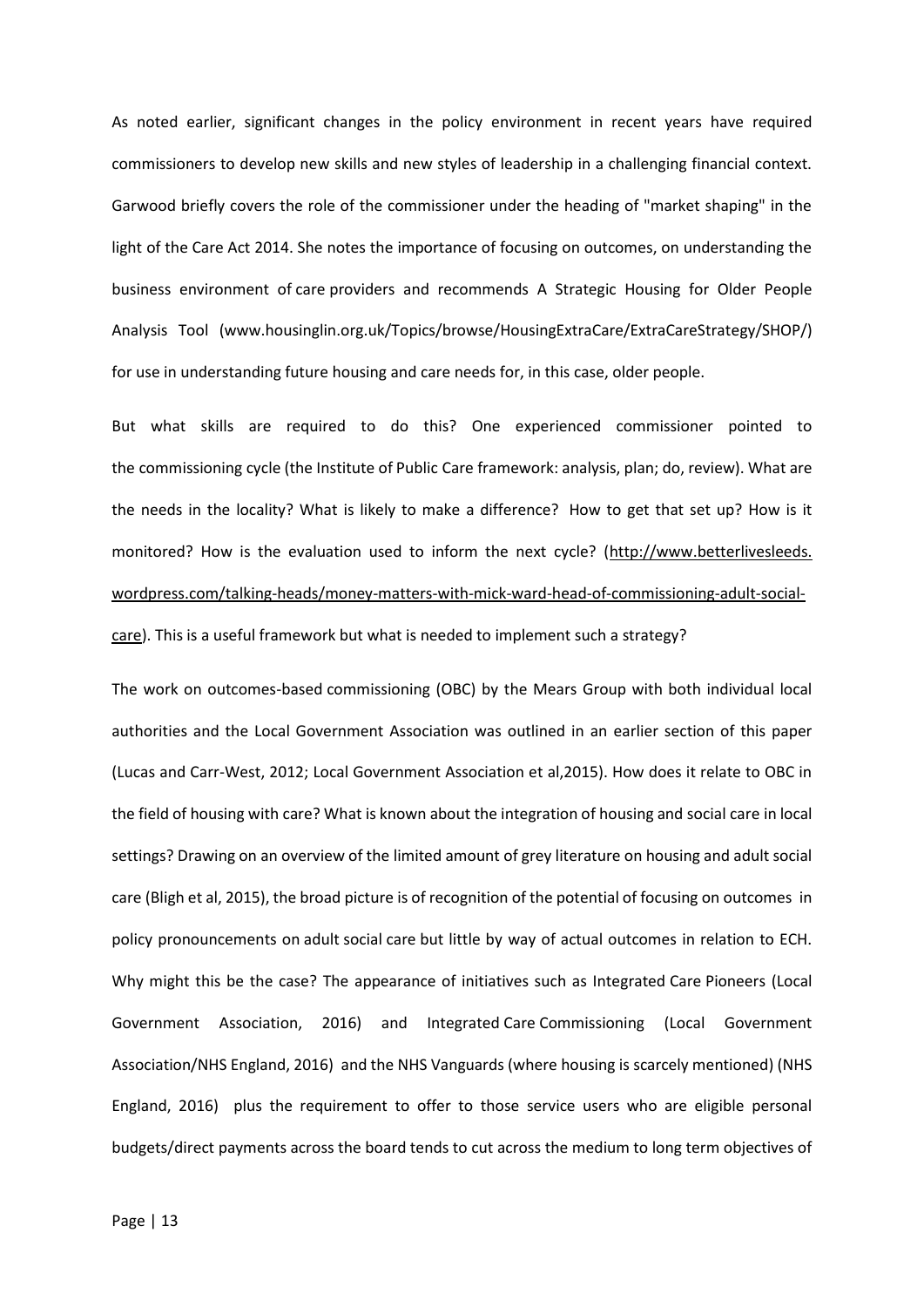encouraging adult social care providers to take on the risk of embracing OBC. In addition, the notion of engaging with service users in an outcomes-based approach to the planning and provision of adult social care in ECH is in part undermined by the changing profile of residents in ECH. However, it is acknowledged that in market terms self-funders looking to purchase "retirement housing" could well play an influential role. The future of ECH as a provider of social housing to highly dependent tenants needs to be sharply distinguished from the outright owners of properties in well-resourced large scale retirement communities who are actively seeking to make a lifestyle choice in later life.

#### **Reflections**

In the last decade or so, arguments for change to the way adult social care should be commissioned have focused on the model of achieving outcomes that satisfy a range of criteria. Financial savings in the context of austerity feature strongly as do the ageing of the population as a whole and the ideas around personalisation of services such that the wants and/or needs of (potential) service users and their carers should underpin the definition of successful outcomes. Outcomes-based commissioning, it is argued, can in the medium term also improve the working conditions of front line social care providers. As the delivery of adult social care in England has, for over a quarter of a century, been primarily the responsibility of the private and voluntary sectors, the relationship, even partnership, between local government as commissioners and social care providers is all important (Rubery et al, 2013). The move to outcomes-based commissioning requires careful negotiation, and the official literature (frequently based on the Institute of Public Care commissioning model) was until recently strong on what should be done but less focused on how to achieve the stated goals. However, the results of attempts to make the change have produced case studies indicating that there is more than one way to introduce OBC and the 2015 route map published by the Local Government Association is a helpful document, focusing on the how as well as the why. Nevertheless, resistance to this kind of change has been identified not only among social care front line staff and service users, but also among professionals in other settings, such as housing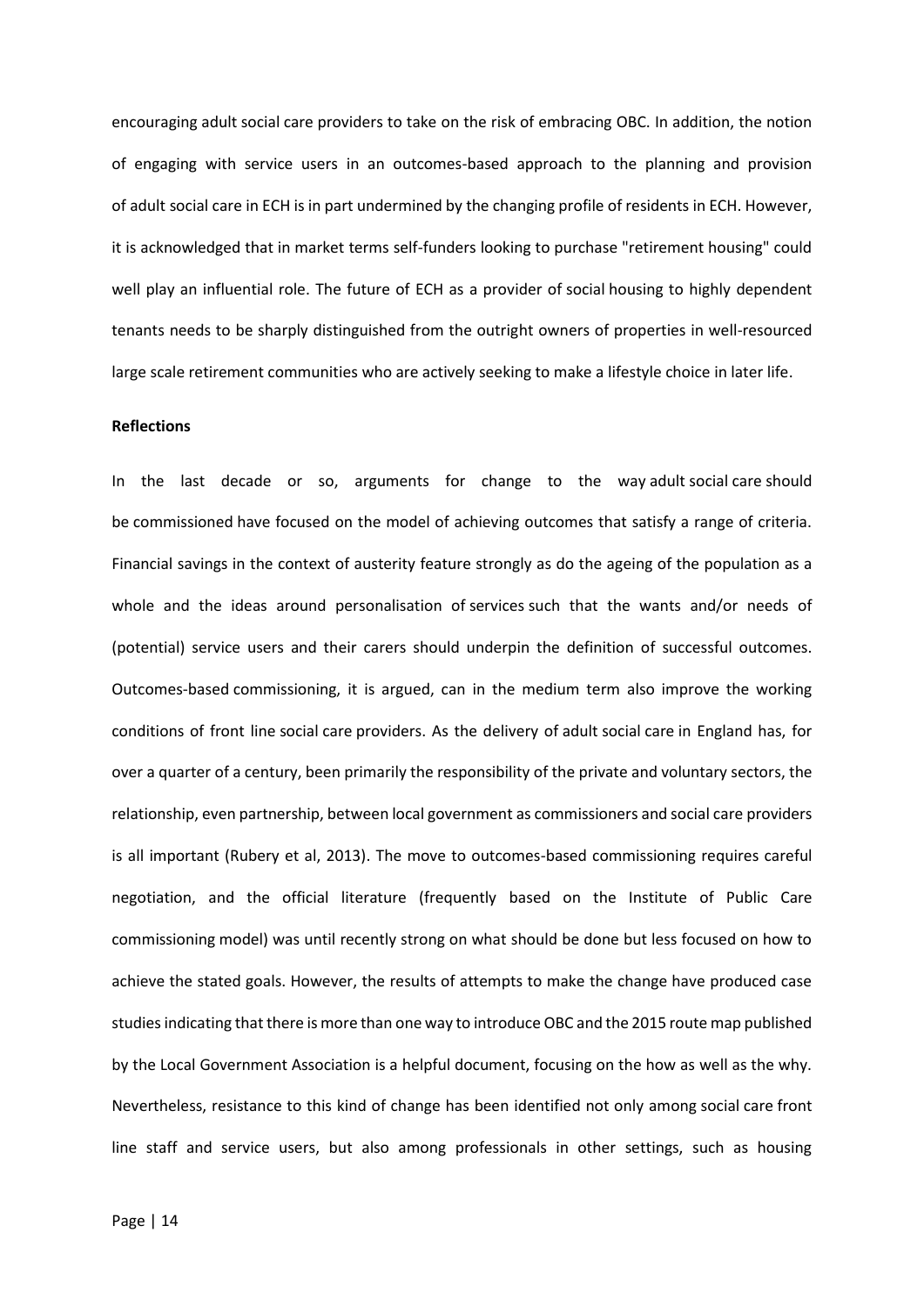management as well as back office functions like legal and financial services. The introduction of the National Living Wage did not help adding, as it has, to staffing costs (Gardiner, 2015).

Whilst changes to services such as home care have received quite widespread publicity, including dramatically reducing the number of care providers to make major changes in commissioning/ provider relationships more manageable, it does not easily fit into specialist needs nor the kind of service provided in ECH settings. Micro-commissioning seemed more dominant than strategic commissioning in the development of ECH, not least as over the years the level of care and support required for new arrivals has increased based on the view that it should be less expensive than residential care and would help to sustain an independent outlook on life. Whether financial savings on these grounds will result in extra care dwellings catering for a predominantly local authority supported clientele is very much in doubt. It has led to the view that larger scale "retirement villages" are a more attractive proposition for the risk taking developers trying to persuade well off people (self funders) to "rightsize" in a setting with a wide range of lifestyle facilities way beyond the limits of formal adult social care. So it is less than clear whether outcomes based commissioning for adult social care is an appropriate model in practice for supporting the less well off population in need of care and support.

Much could depend on the outcome of the consultation on a new funding model for supported housing due to be implemented by April 2019. "We want the quality of services and a focus on outcome for the people who use them to be at the forefront of supported housing provision" (Department for Communities and Local Government/Department for Work and Pensions, 2016, p.14). This consultation document was not produced in the name of the government department  $$ the Department of Health – responsible for the provision of social care for adults in extra care housing. The roles of commissioners and providers of extra care housing in the future are also likely to be affected by the debate following the publication of the Housing White Paper (Department for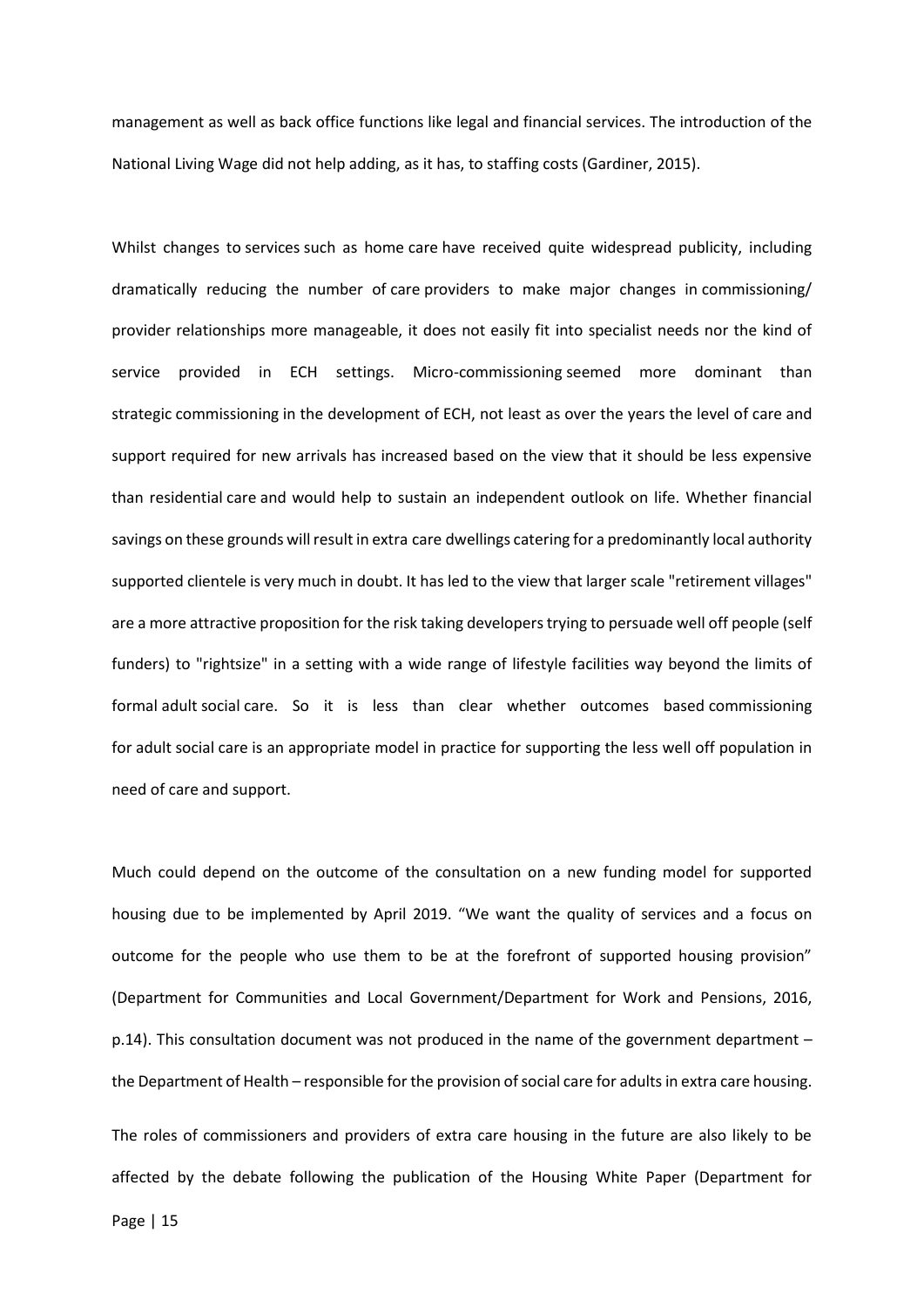Communities and Local Government, 2017) in February 2017.The title of the White Paper, "Fixing Our Broken Housing Market", acknowledges the extent of the housing crisis with soaring house prices and low levels of new build. Both local authorities and housing associations were urged to build more but little by way of extra funds were identified and the main focus was on investment by private developers. In particular, the housing implications of population ageing in England and its great diversity were briefly mentioned (paragraphs 4.42-4.44) but the comments were essentially aspirational rather than concrete proposals. "This was a missed opportunity to put the housing needs of our ageing population, front and centre"(Locking, 2017). Instead, the White Paper stated that local authorities needed to make realistic plans to meet local needs and indicated guidance in the future on the kind of information authorities needed to collect about what people want in later life and what housing options were available, covering both new build and refurbishment of existing stock.

 One response to the White Paper by The Housing and Ageing Alliance(2017)pointed out that "the development of alternative retirement and supported housing is affected by not only housing and planning policies, but also a range of other policy areas, including welfare reform, financing of social care, digital technology, leasehold reform, healthcare and transport"(paragraph 3.4).

The inclusion of welfare reform in this list is highlighted by a preliminary report from the House of Commons Communities and Local Government and Work and Pensions Committees (2017)whose deliberations on the Future of Supported Housing were cut short by the announcement of a general election on 8 June 2017. This early report queried the viability of the proposed new Local Housing Allowance funding model for supported housing to be implemented in April 2019 and suggested a Supported Housing Allowance scheme that would reflect the diversity of provision.

In these recent policy commentaries, outcomes-based commissioning (OBC) does not feature but the thrust of the debate indicates that the place of OBC in the provision of social care in extra care housing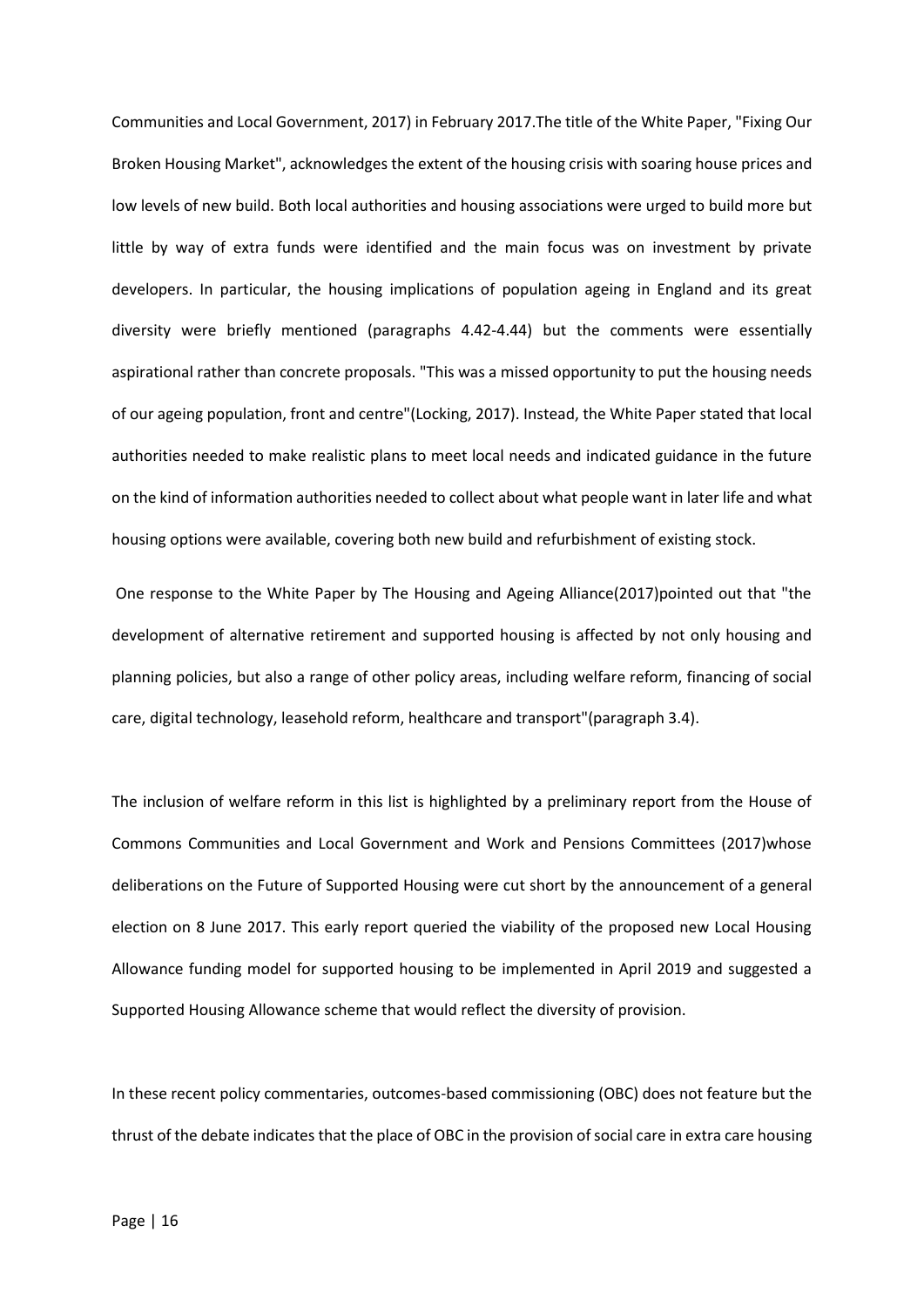is not at the core of the government's proposals on housing in general nor supported housing in particular.

#### **Notes**

1. The Mears Group is one of the UK's major domiciliary care providers delivering services

to more than 20,000 people per week in their own homes.

#### **Acknowledgements**

This article presents independent research funded by the NIHR School for Social Care Research. The views expressed in this publication are those of the authors and not necessarily those of the NIHR School for Social Care Research or the Department of Health, NIHR or NHS.

#### **References**

Association of Directors of Social Services (2016) ADASS Budget Survey 2016, London: ADASS, 22pp.

Billings, J. and de Weger, E. (2015) "Contracting for integrated health and social care: a critical review of four models", Journal of Integrated Care, Vol.23, Issue 3, pp.153-175.

Bligh, J., Cairncross, L. and Porteus, J. (2015) Housing and Adult Social Care, London: NIHR School for Social Care Research, London School of Economics, 72pp.

Bolton, J. (2012) Wiltshire Council: Help to Live at Home Service – An Outcomes-based Approach to Social Care, Case Study Report, Oxford: Institute of Public Care, Oxford Brookes University, April, 21pp.

Bolton, J. (2015) Emerging Practice in Outcome-Based Commissioning for Social Care, Oxford: Institute of Public Care, Oxford Brookes University, April, 23pp.

Bovaird, T., Briggs, I. and Willis, M. (2014) "Strategic commissioning in the UK: service improvement cycle or just going round in circles?", Local Government Studies, Vol.4, No.4, pp.533-559.

Bovaird, T. and Davies, R. (2011) "Outcome-based service commissioning and delivery: does it make a difference?", Chapter 7 in S. Groeneveld and S.van de Walle (eds) New Steering Concepts in Public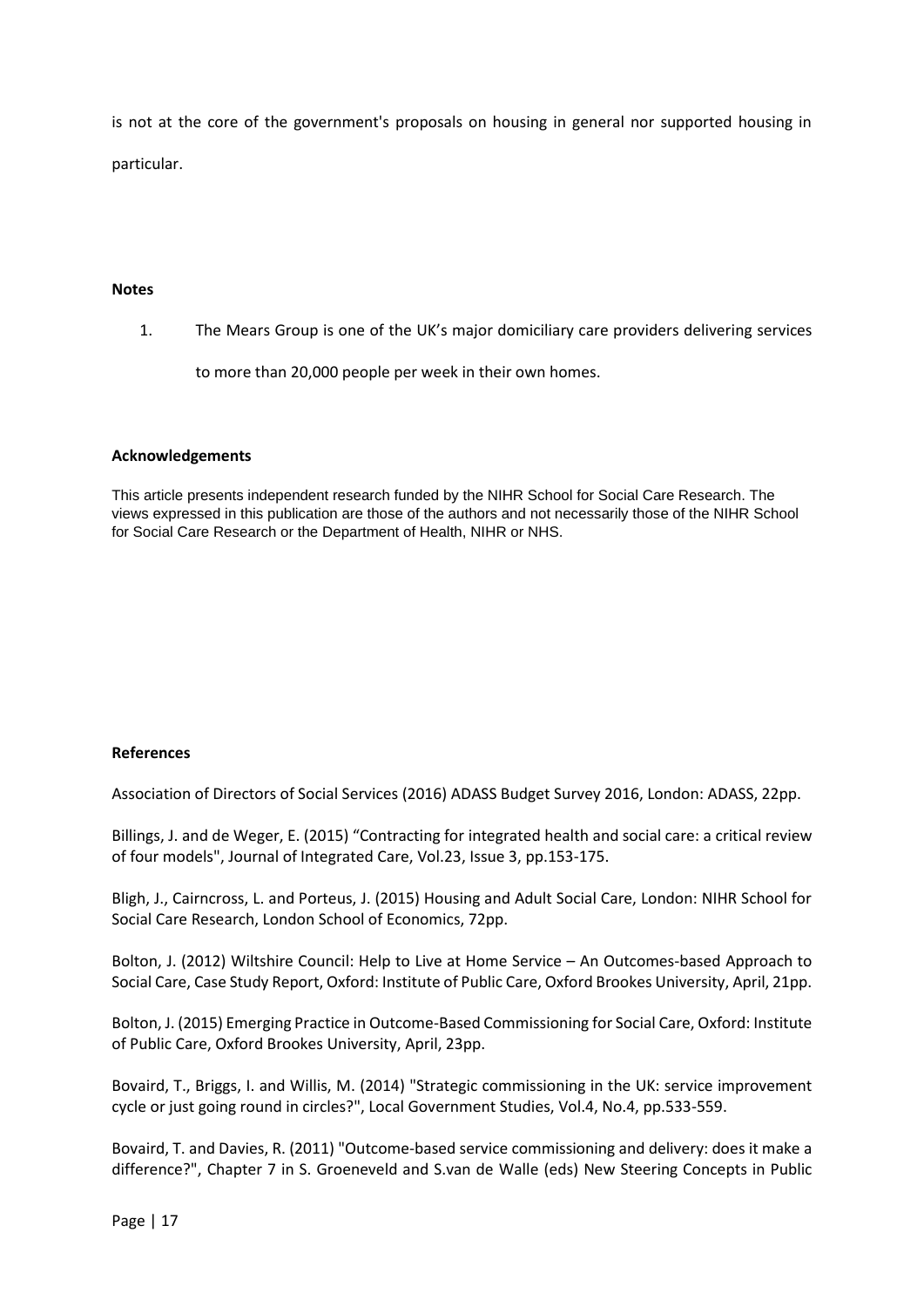Management, Vol.21: Research in Public Policy Analysis and Management, Bingley: Emerald Group Publishing, pp.93-114.

Cairncross, L. (nd, 2009?) Outcome Based Commissioning and Contracting, Dartington: Research in Practice for Adults, 16pp.

Cameron, A. and Lart, R. (2003) "Factors promoting and obstacles hindering joint working: a systematic review of the research evidence", Journal of Integrated Care, Vol.11, Issue 2, April, 9-17.

Care Quality Commission (2016) The State of Health and Adult Social Care in England 2015/16, House of Commons Paper (2015-16) 706, 12 October, 146pp.

Clarke, J. and Newman, J. (2012) "The alchemy of austerity", Critical Social Policy,Vol.32,Issue 3,pp.299-319.

Department for Communities and Local Government (2017) Fixing Our Broken Housing Market,Cm 9352,London:The Stationery Office,February,104pp.

Department for Communities and Local Government/Department of Health/Department for Work and Pensions (2008) Lifetime Homes, Lifetime Neighbourhoods: A National Strategy for Housing in an Ageing Society, London: DCLG, 176pp.

Department for Communities and Local Government/Department for Work and Pensions (2016) Funding for Supported Housing: Consultation, London: DCLG, November, 24pp.

Department of Health (1998) Modernising Social Services: Promoting Independence, Improving Protection, Raising Standards, Cm 4169, London: The Stationery Office, November, 130pp.

Department of Health (2004) Extra Care Housing for Older People: An Introduction for Commissioners, London: Department of Health, January, 40pp.

Department of Health (2005) Independence, Well-being and Choice: Our Vision for the Future of Social Care for Adults in England, Cm, 6499, London: The Stationery Office, 21 March, 89pp.

Department of Health (2012) The Adult Social Care Outcomes Framework 2013/14, London: Department of Health, 43pp.

Department of Health (2014) Care and Support Statutory Guidance: Issued under the Care Act 2014, London: Department of Health, October, 499pp.

Gardiner, L. (2015) Care to Pay? Meeting the Challenge of Paying the National Living Wage in Social Care, London: Resolution Foundation,November, 18pp.

Garwood, S. (2015) Care and Support in Housing with Care for Older People, Policy Technical Brief: Housing LIN, October, 31pp.

Glendinning, C., Clarke, S., Hare, P., Kotchetkova, I., Maddison, J. and Newbronner, L. (2006) Outcomes-Focused Services for Older People, London: Social Care Institute for Excellence, December, 134pp.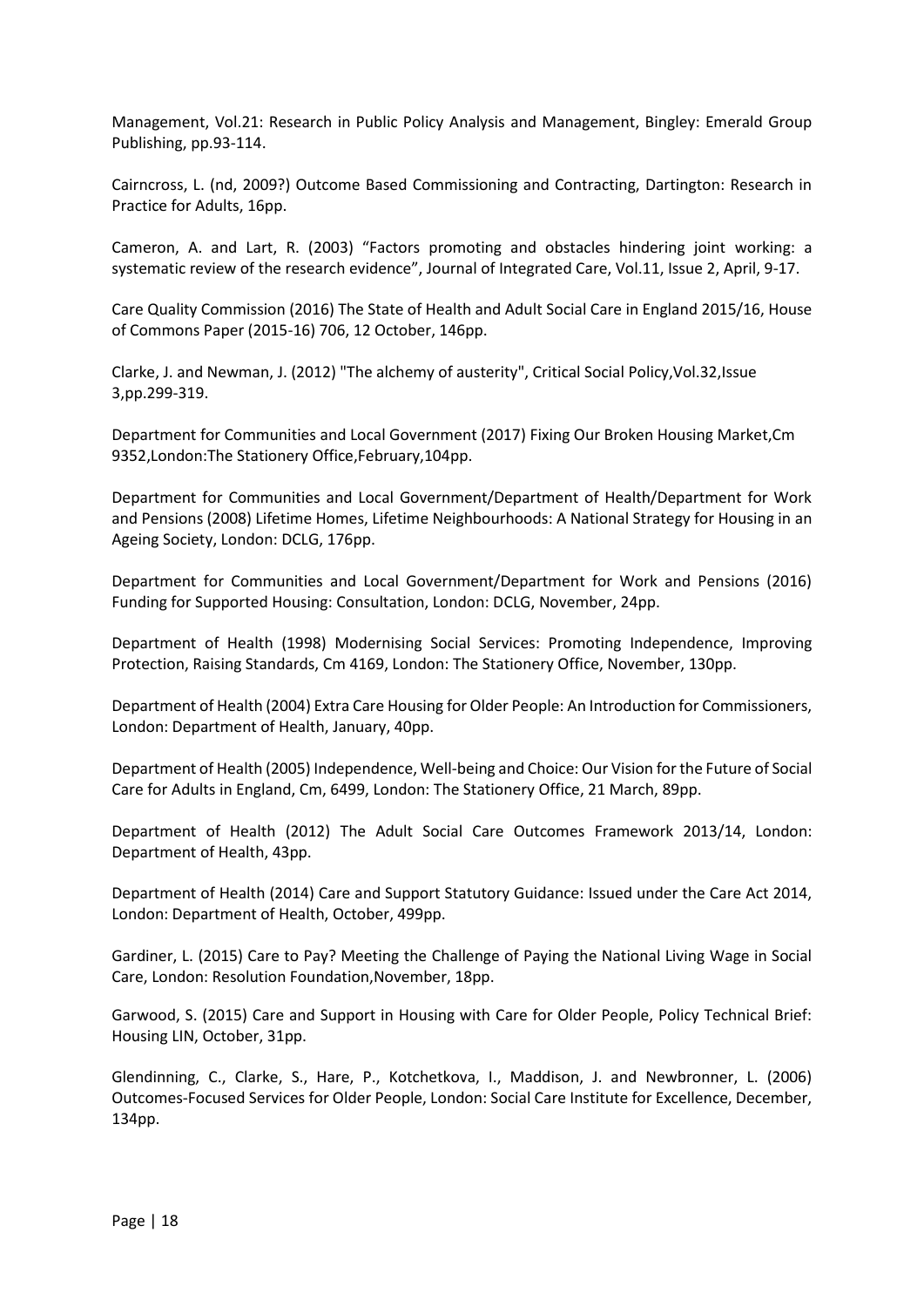Glendinning, C., Clarke, S., Hare, P., Maddison, J. and Newbronner. L. (2008) "Progress and problems in developing outcomes-focused social care services for older people in England", Health and Social Care in the Community, Vol.16. No.1, pp.54-63.

House of Commons Communities and Local Government Committee (2017) Adult Social Care, House of Commons Paper (2016-17) 1103, 27 March, 88pp.

House of Commons Communities and Local Government and Work and Pensions Committees (2017), Future of Supported Housing, First Joint Report (Session 2016-17),House of Commons Paper 867, London: The Stationery Office, 1 May, 55pp.

Housing and Ageing Alliance (2017) Response to Department for Communities and Local Government's Housing White Paper: Fixing Our Broken Housing Market, Nottingham: The Alliance, April, 10pp.

Institute of Public Care (2009) Changing the Currency of Commissioning from Outputs to Outcomes, Paper 4, Transforming the Market for Social Care, Oxford: Institute of Public Care, Oxford Brookes University., June, 38pp.

Kerslake, A. (2006) "The purchasing process: an approach to outcomes-based commissioning and contracting", The Commissioning ebook, Chapter 9 [\(www.cat.csip.org.uk/commissioningebook\)](http://www.cat.csip.org.uk/commissioningebook).

Kneale, D. (2011) Establishing the Extra in Extra Care: Perspectives from Three Extra Care Housing Providers, London: ILC-UK, September, 153pp.

Lewis, J. and Sanderson, H. (2012) A Practical Guide to Delivering Personalisation: Person-Centred Practice in Health and Social Care, London: Jessica Kingsley, 240pp.

Local Government Association (2012) Commissioning for Better Public Services, London: Local Government Association, July, 11pp.

Local Government Association (nd, 2014?) Case Study: Wiltshire Council: Championing Independence, London: Local Government Association, 4pp.

Local Government Association (2016a) Integrated Care and Support Pioneers, London: LGA, 28 January, 4pp.

Local Government Association (2016b) Adult Social Care Funding: 2016 State of the Nation Report, London: LGA, November, 33pp.

Local Government Association, Association of Directors of Social Services, Department of Health, Think Local Act Personal and the University of Birmingham (2015) Commissioning for Better Outcomes: A Route Map, London: Local Government Association, 44pp.

Local Government Association/NHS England (2016) Integrated Personal Commissioning: Emerging Framework, Leeds: NHS England, May, 24pp.

Local Government Information Unit (2016) Achieving Outcomes Based Commissioning in Home Care, London: LGIU, 9pp.

Locking, R. (2017) Housing White Paper: Ageing Should Have Been Front and Centre, London: Centre for Ageing Better, 13 February, 6pp.

Page | 19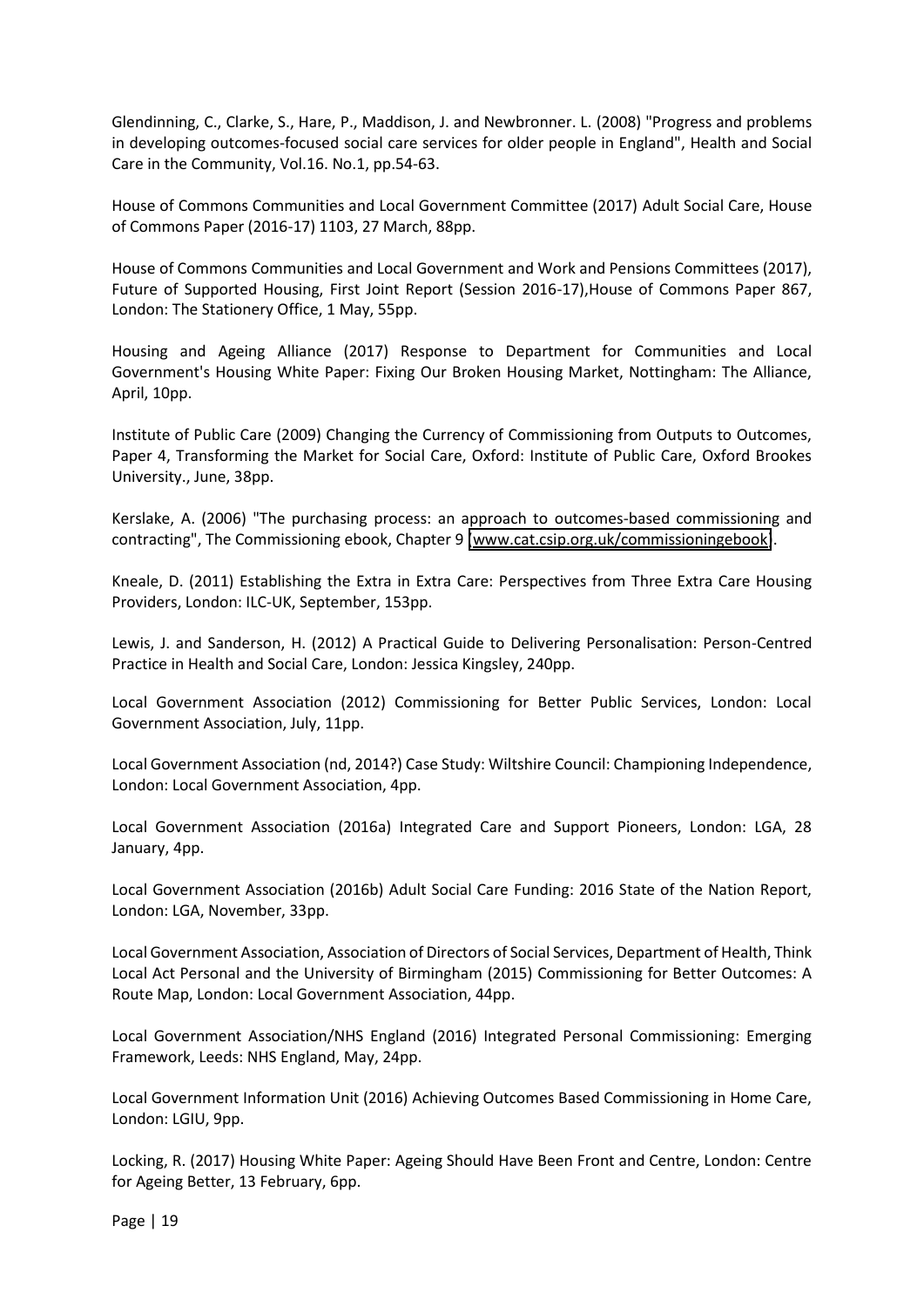Lucas, L. and Carr-West, J. (2012) Outcomes Matter: Effective Commissioning in Domiciliary Care, London: Local Government Information Unit and Gloucester: Mears Group, 49pp.

Lucas, L. and Suherman, J. (2014) Commissioning in Adult Social Care: The LGIU and Mears Thought Leader Series-A Summary, London: Local Government Information Unit. April, 50pp.

Means, R. and Smith, R. (1994) Community Care: Policy and Practice, Basingstoke: Macmillan, 277pp.

Mears Group (2016) CQC Rates Wiltshire Conference 'Good', Gloucester. Mears Group, 3 March.

Millett, T. (2014) "Care Quality Commission: Wiltshire Help to live at home care provider below standard". 3 September (www.marlboroughnewsonlive.co.uk/news/all-the-news/3404)

National Audit Office (2016) Personalised Commissioning in Adult Social Care, House of Commons Paper (2015-16) 883, 3 March, London: The Stationery Office, 50pp.

National Audit Office (2017) Health and Social Care Integration, House of Commons Paper (2016/17) 1011, 8 February, London: The Stationery Office, 56pp.

NHS England (2016) New Care Models: Vanguards – Developing a Blueprint for the Future of NHS and Care Services, September, 64pp (www.england.nhs.uk/vanguards).

Nicholas, E., Qureshi, H. and Bamford, C. (2004) Outcomes into Practice, York: Social Policy Research Unit, University of York, 152pp.

Nuffield Trust, The Health Foundation, The King's Fund (2016) The Autumn Statement: Joint Statement on Health and Social Care, November, London: The King's Fund, 21pp.

Pannell, J. and Blood, I. (2012) Supported Housing for Older People in the UK: An Evidence Review, York: Joseph Rowntree Foundation, 68pp.

Qureshi, H. (1999) "Outcomes of social care for adults: attitudes towards collecting outcome information in practice", Health and Social Care in the Community, Vol.7, No.4, pp.257-265.

Qureshi, H., Patmore, C., Nicholas, E. and Bamford, C. (1998) Outcomes in Community Care Practice. Overview. Outcomes of Social Care for Older People and Carers, Report No.5, York: Social Policy Research Unit, University of York.

Qureshi, H. (ed.) (2001) Outcomes in Social Care Practice, Report No.7, York: Social Policy Research Unit, University of York, 300pp.

Richardson, F. (2006) "Introduction" in Care Services Improvement Partnership, Commissioning ebook, London: Department of Health Change Agent Team, March, 11pp.

Rubery, J., Grimshaw, D. and Hebsom, G. (2013) "Exploring the Limits to Local Authority Social Care Commissioning: Competing Pressures, Variable Practices and Unresponsive Providers", Public Administration, Vol.91, No.2, pp.419-437.

Sawyer, L. (2005) "An outcome-based approach to domiciliary care", Journal of Integrated Care, Vol.13, Issue 3, pp.20-25.